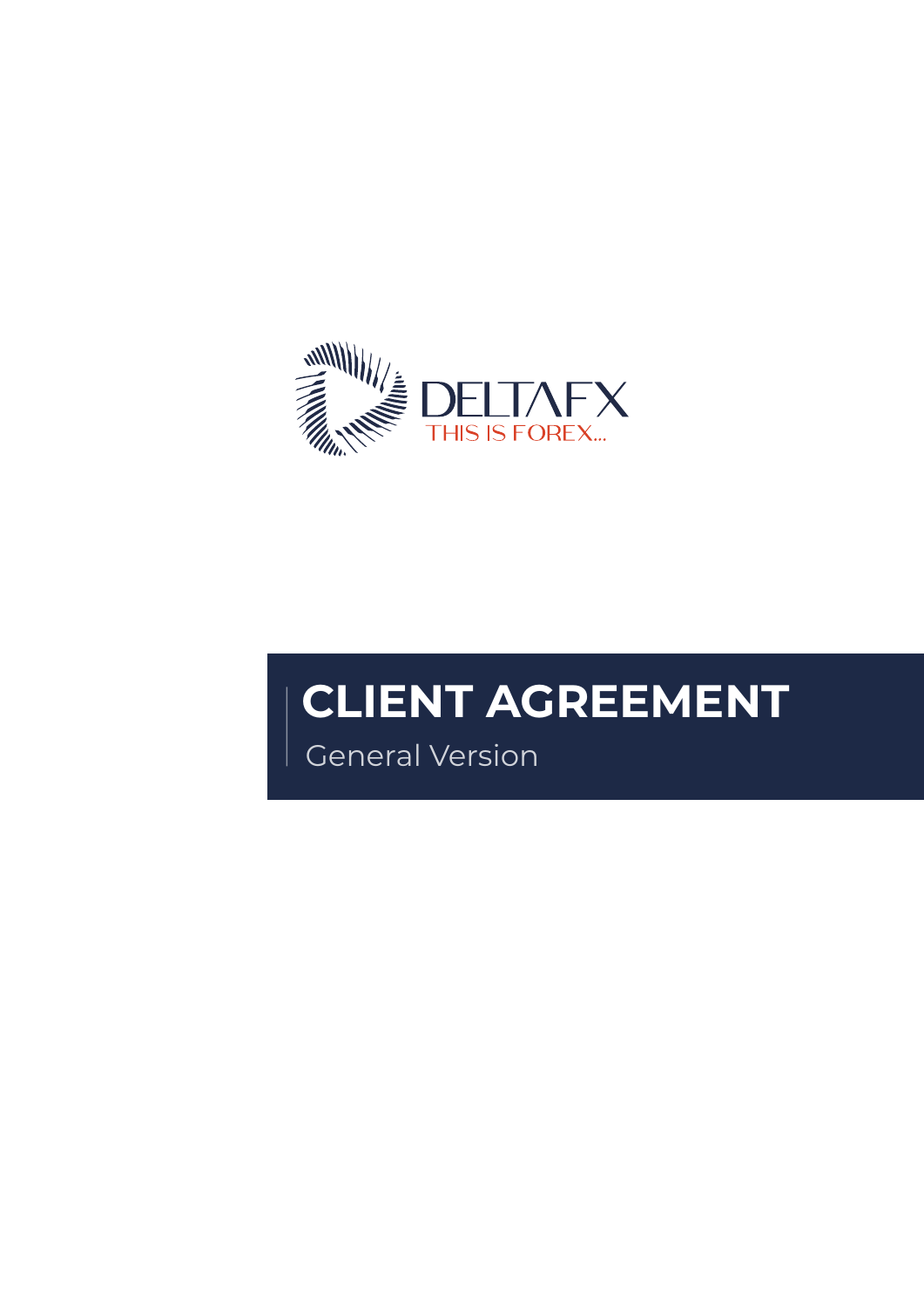



**1.**This Client Agreement ("Agreement") is entered by and between the Company and the client.

**2.** The DeltaFX company's registered office is located at London (WC2) Office, 7 Bell Yard, London, WC2A 2JR.

**3.** The whole agreement between Company and the Client includes the client agreement, terms of business, the privacy policy , the regulations of non-trading operations and any other document in the "legal" section of the website. All of the above may change, amend or be supplemented over time. The Legal Agreements, which have been amended several times, set out the terms upon which the Company shall deal with the client in respect of Instruments.

**4.** The Client must carefully read the legal agreements that govern all of the client's trading activity and non-trading operations with the Company. The Company must reveal the subjects that are under the applicable regulations to the client.

# **Account activation**

**1.** As soon as the Company receives the client's registration form, the Company must activate the "client cabin" and notify the client. However, before the activation:

a) The Company must confirm the client's identity;

b) The client's deposit and/or withdrawal methods must be approved by the Company (and DeltaFX (www.Deltafx.com) is registered under laws of Saint Vincent and the Grenadines under registration number 24975 IBC 2018)

c) The client must accept the legal agreement.

**2.** The Company has the right to accept or reject any client at its absolute discretion, even if the Company completely received the requested documents.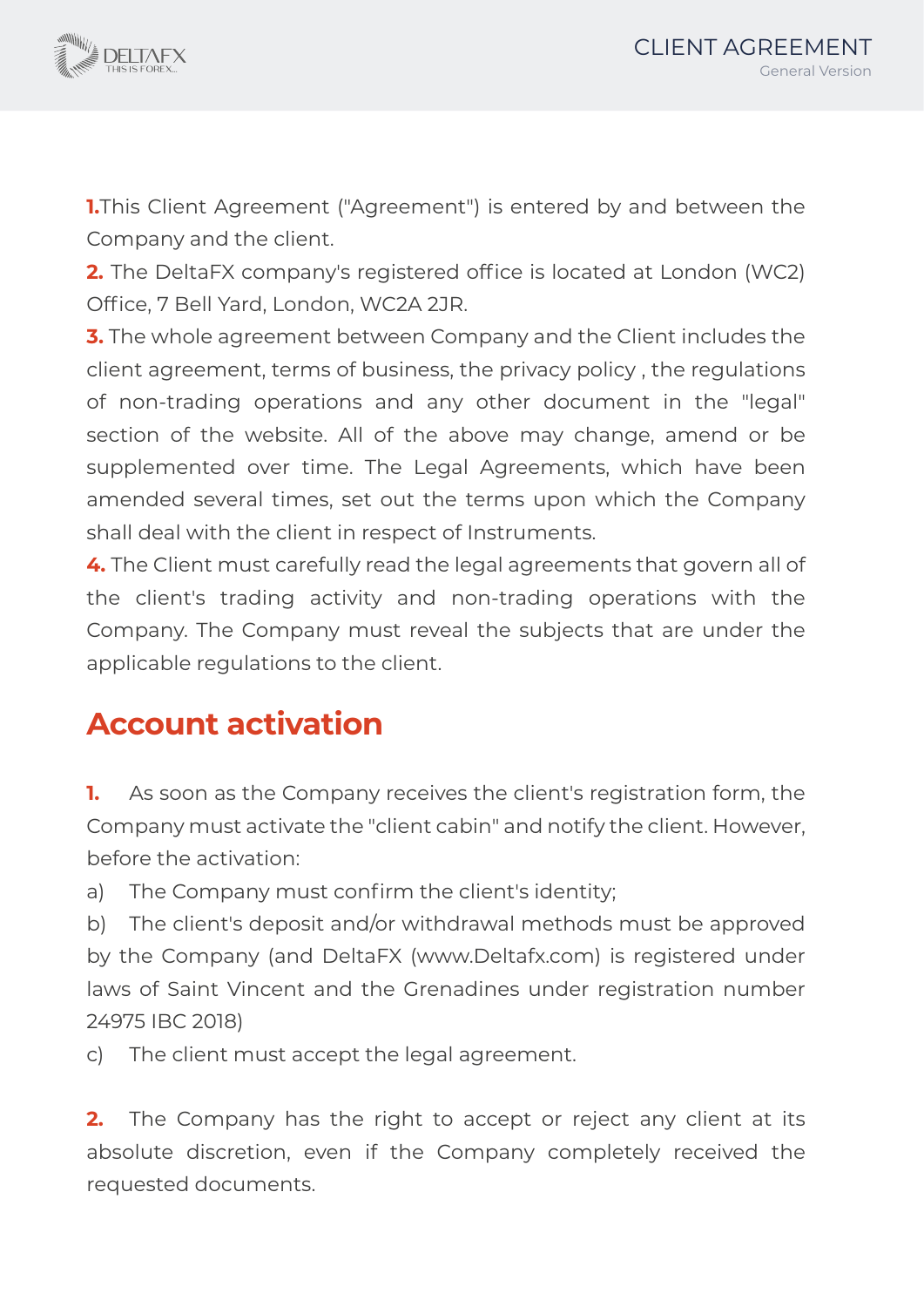

**3.** The Company has the right to ask for the minimum or maximum initial deposit before allowing the client to use the trading accounts.

**4.** After the account activation, the client must always be able to see the account balance in the client cabin and have the right to withdraw the same amount.

# **Services**

**1.** Considering the legal agreements, the Company must offer the following services to the client:

a) Receive, transmit and execute the client's orders in financial instruments.

b) Provide foreign currency services provided they are associated with the provision of the investment service of the clause.

c) Providing security and management of financial instruments for client's account, and in case of being applicable, including custodianship and related services such as cash/collateral management.

d) To enable the client's access to some investment research data that may be relevant to the client's activities.

**2.** Considering the legal agreements, based on the company's website's determined instruments, the Company may enter into transactions with the client.

**3.** The Company must perform all of the client's transactions on an execution-only basis. The Company is allowed to perform the client's transactions, even if they are unsuitable for him/her.

**4.** The Company is not obligated to monitor and advise the client about transactions, making margin calls or closing the client's positions unless agreed in the legal agreements.

**5.** The client is not allowed to ask the Company for advice about investments, and the Company shall not force or encourage the client to make a specific investment or transaction.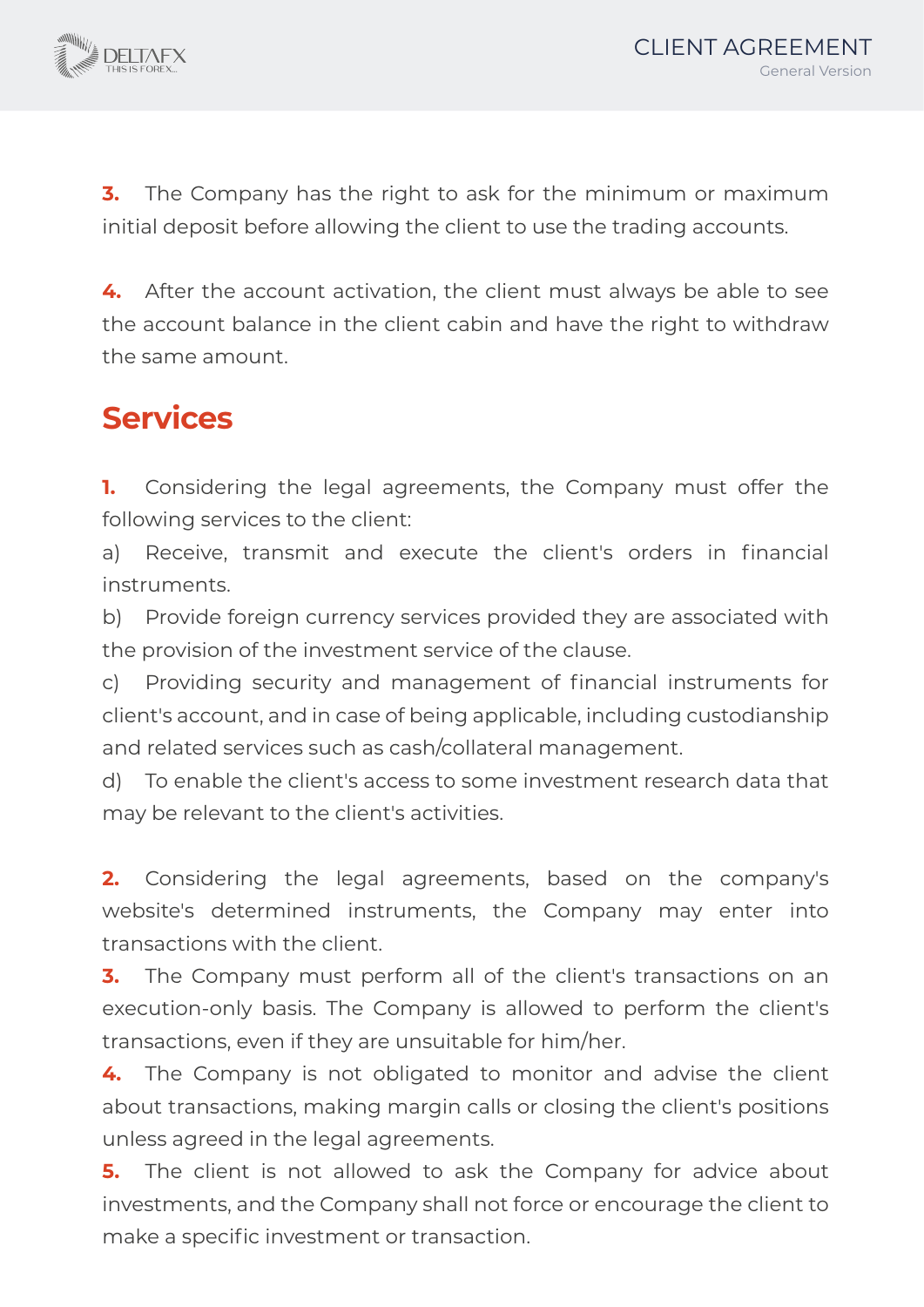

**6.** The Company shall not deliver the underlying physical assets to the client after the related transactions; after the completion of transactions, the client will only receive profits or will lose money which will be withdrawn from his/her trading account.

**7.** The Company shall not offer any advice or guidance about specific transactions.

**8.** The Company can sometimes issue some recommendations on its website. The client must be aware that:

a) The issued information is not a piece of investment advice, and they only help the clients to make better decisions;

b) if the document contains a restriction on the person or category of persons for whom that document is intended or to whom it is distributed, the client agrees that he shall not pass it on to any such person or category of persons;

c) the Company does not guarantee the correctness and perfection of such information and does not provide information about the tax consequences of any transaction;

d) the Company does not guarantee the precise time of receiving such information, and different clients may receive them sooner or later. This published information may appear in one or more screen information services.

e) This information only helps the client make his own decisions and does not contain any advice for investment or advertisements.

f) The Company does not pay attention to the rules of different countries where the clients may live when it publishes this information, and the client is responsible for considering the rules.

**9.** The Company have the right to ask the client about his/her knowledge and experience in financial markets to evaluate the appropriateness of services or products for the client, and the client is obligated to express this information. Sometimes, the client does not want to provide this information to the Company or even provide wrong or incomplete information. In this case, the Company cannot provide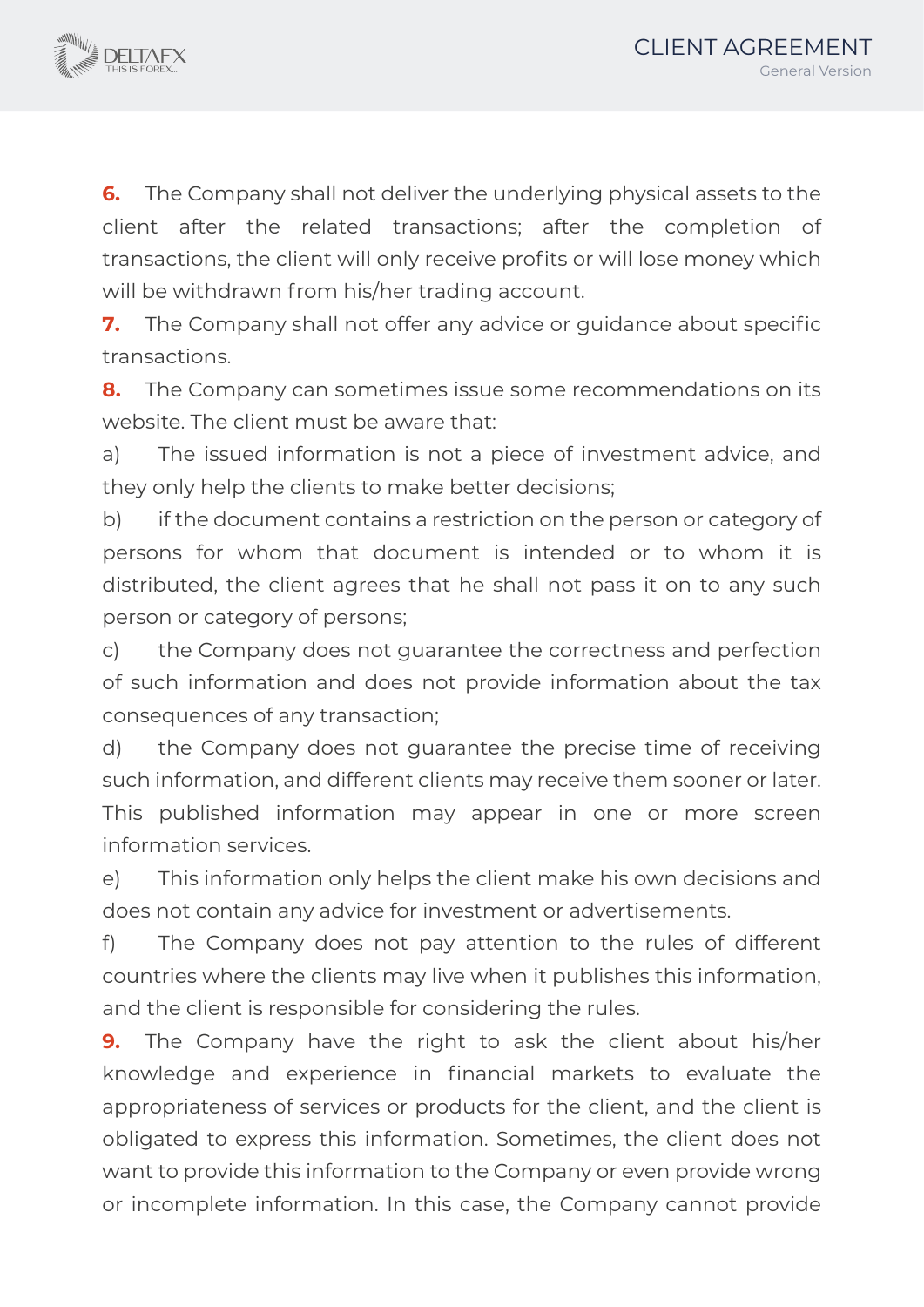

appropriate services for the client. The Company always assumes that the provided information about the client's experience and skills are true. Therefore, the Company is not responsible for the insufficient, incomplete or misleading information that may be sent to the client.

**10.** The Company has the right to stop offering services to the client at any time, at its discretion, and is not obligated to explain the reasons. Also, the Company has the right to change, suspend, delay and amend its services when facing abnormal market conditions, and the client accepts all of the above conditions.

**11.** The Company evaluates the sizes of the client's trade requests. When the Company cannot execute a specific trade due to its large size and market conditions, then at the Company's sole discretion, the request may not be executed completely, or the entire order may be cancelled.

**12.** Different information such as news and market commentary may sometimes be changed or deleted without prior notice.

**13.** The client understands, confirms and accepts herein that any and/or all of his/her trading histories in MetaTrader 4 and/or MetaTrader 5 Platforms may at any time and without prior written consent and/or notice to the client.

**14.** The records of all trading and non-trading activities shall be maintained for at least two years by the Company after the termination of the business relationship with the client, and they are applicable to legislative requirements.

**15.** If the Company suspects any kind of fraud, manipulation or arbitrage in the client's account(s) or finds that misconfigurations or technical errors led to some transactions, it has the right to undo, close and suspend any transaction. In this situation, the Company can withdraw any profits that have been earned by inappropriate methods and charge the related costs from the client's account. Also, the Company is not responsible for the losses in case of closing positions, imposing suspensions and unwinding the client's activities.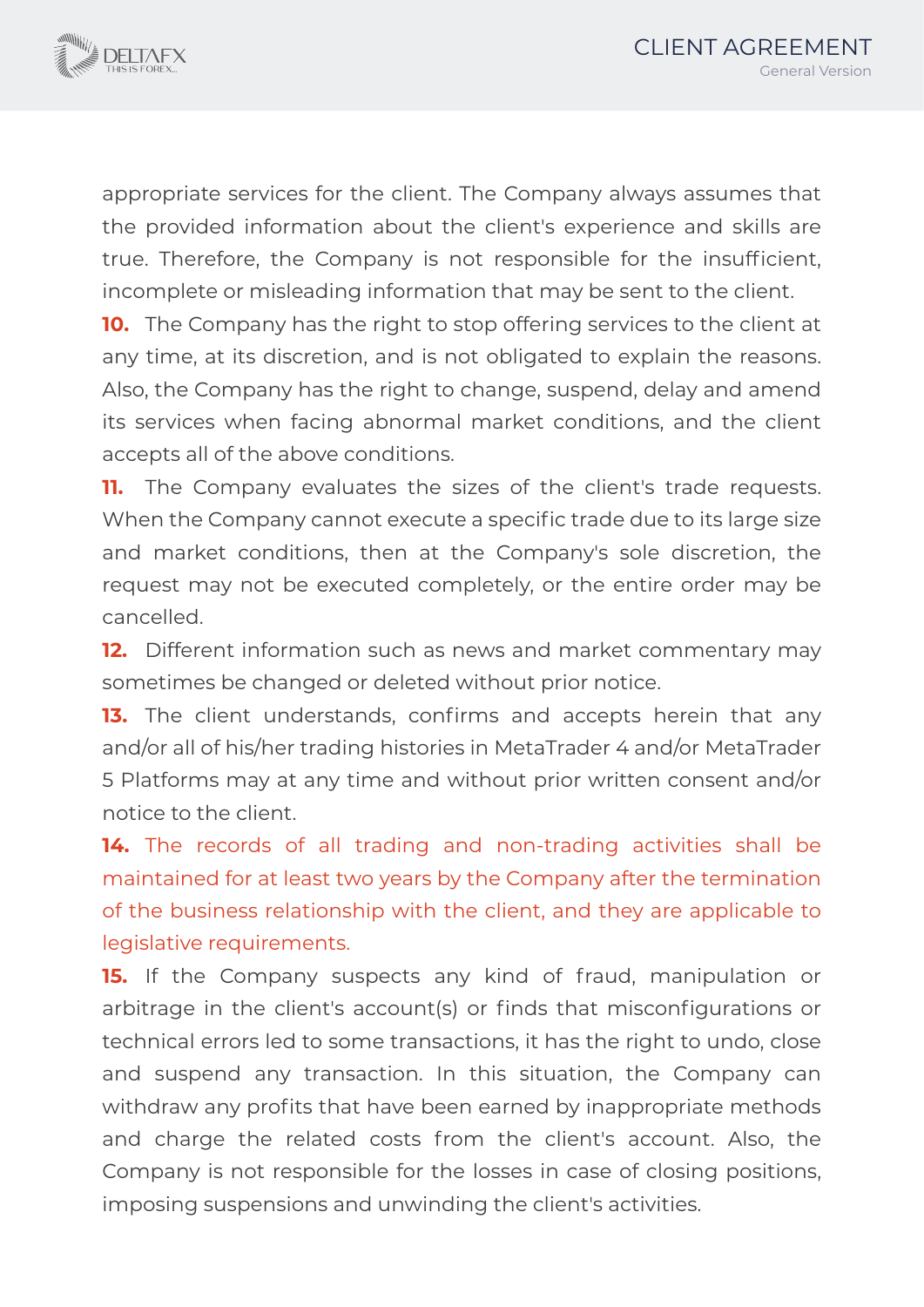

**16.** Based on the common reporting standards, the client accepts to submit all the necessary information about himself/herself to the Company (name, name, address, jurisdiction of residence, date and place of the birth, account number of the client, and any other necessary documents and information at the request of the Company). The client accepts to submit his/her personal information to the Company according to the law, and they will be used for identification, administrative and business aims. Based on this agreement and under legal obligations, the Company has the right to send this information to auditors, lawyers, financial consultants, and other service providers and counter-agents contracted by the Company.

## **Commissions, charges and different costs**

**1.** The client is obligated to pay commissions, charges and any other costs which are specified in the trading conditions section in contract specifications. The Company must indicate all the current commissions and charges on its website.

**2.** The Company has the right to change commissions, costs and charges from time to time without sending prior notice to the client. The changed commissions, charges and costs will always be shown on the Company's website.

**3.** The Company is allowed to sometimes deal on the client's behalf with people with whom the Company has a soft commission agreement which enables the Company (or a member of the Company) to receive goods or services in return for transacting investment business with such persons or others. Based on the Company's policy about such agreements, it must be ensured that such arrangements operate in the best possible way for the client's interest; for example, because the arrangements enable information and other advantages which would not be otherwise available.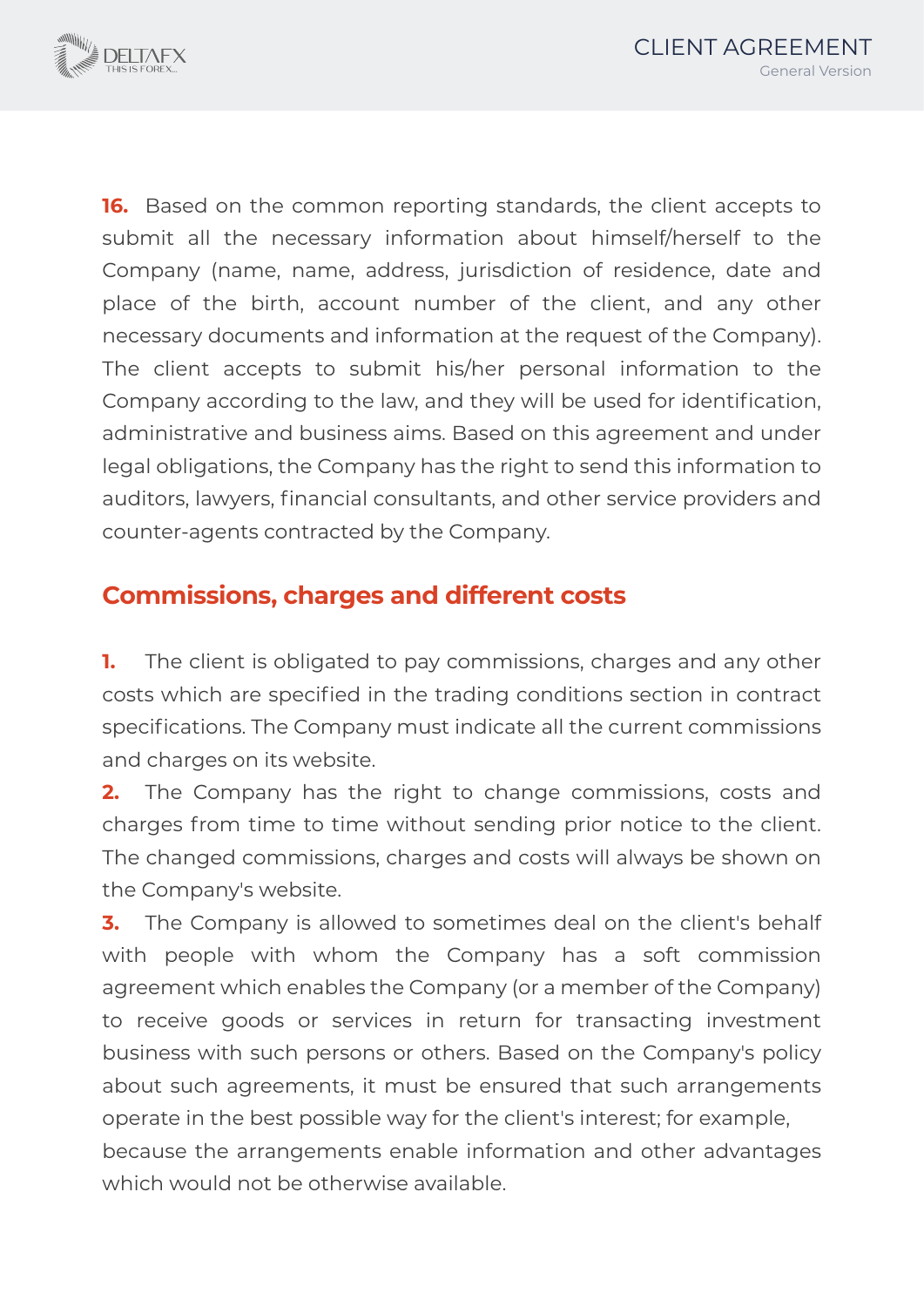

**4.** The client agrees to receive notifications if the Company pays commissions/fees to any third party who introduced the client or acts on behalf of the client.

**5.** The client accepts that if his/her remaining trading account balance equals 1 Euro and the trading account is closed or inactive for 90 days or more, then the Company, at its discretion, is allowed to withdraw the remaining account balance and donate it to charity.

**6.** The client agrees to pay all stamp costs in relation to this agreement and other documents which may be necessary for executing the transactions.

**7.** Only the client is responsible for filings, tax returns and reports to the authorities. The client must pay all the taxes in relation to any transaction (including but not limited to any transfer or value-added taxes).

**8.** When the client has a withdrawal request without doing any trading activity after her/his last deposit, if the company identifies any kind of abuse, it has the right to:

a) Charge the client for the same amount of deposit fees

b) Charge %3 of the total withdrawal amount. In this case, the Company must notify the client via email about this process and the charges.

**9.** When the client has not been active for 6 consecutive months or more based on the last client's trading activity, the Company may charge the client for 5 USD monthly or the equivalent of 5 USD with other currencies for each account.

**10.** Client's funds are held on the Company's accounts, including segregated accounts opened in the Company's name for holding Client funds separate from the Company's funds.

**11.** The client accepts that the Company does not pay interest for the money deposited in the client's account.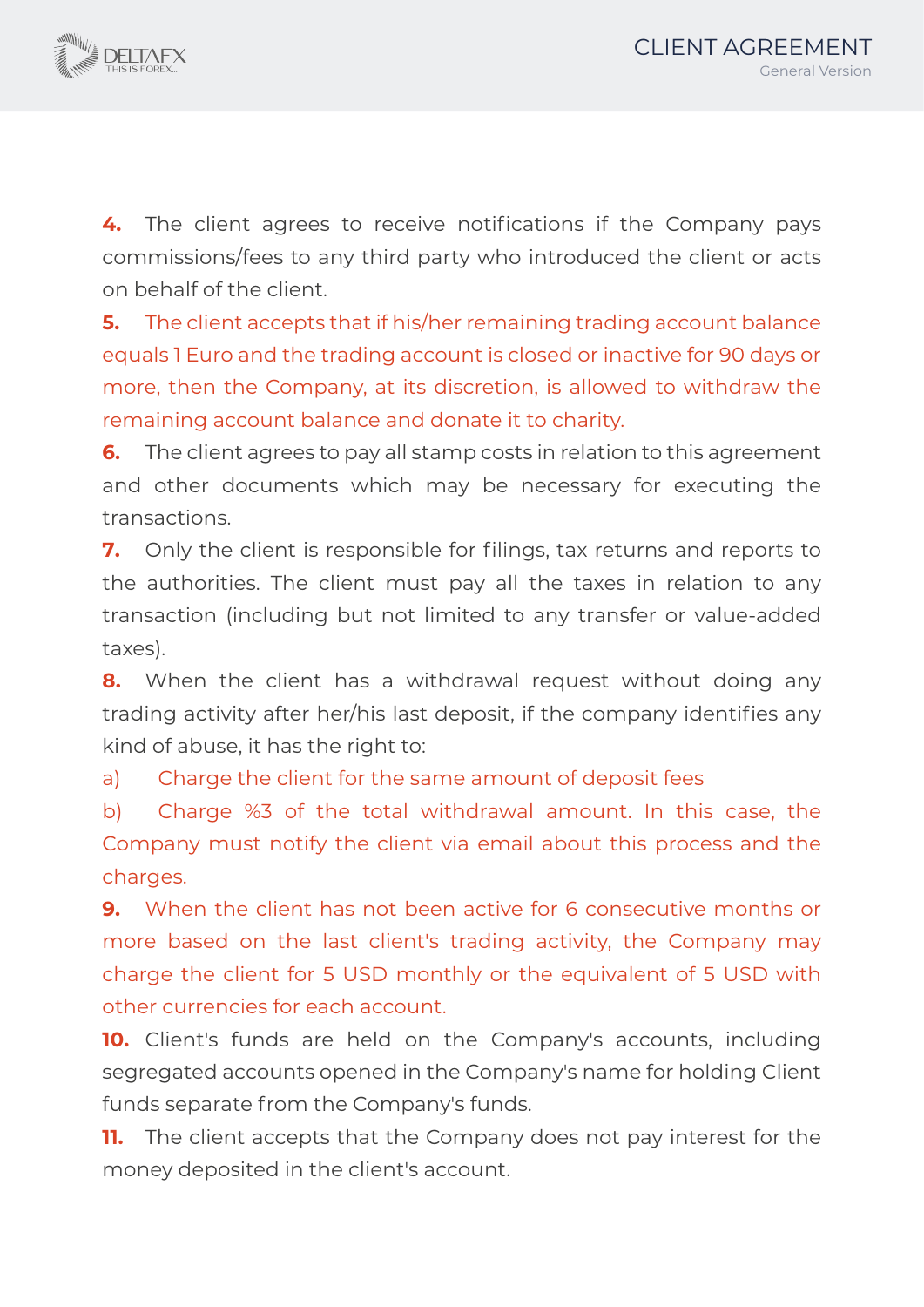

# **Currency and payments**

**1.** The Company can convert any currencies when necessary or for the intended purposes based on its rights in the legal agreements without any prior notice. These conversions may happen based on the rates that the Company specifies regarding the common rates in the market.

**2.** The client is responsible for all the risks pertaining to foreign currency exchanges arising from any transaction or the compliance by the Company with its obligations or the exercise by it of its rights under the legal agreements.

**3.** The client can always deposit money to his/her trading account.

**4.** Deposits and withdrawals to/from the trading accounts are executed based on the rules of the non-trading operation.

**5.** When the account balance of the client is not enough to pay an obligated amount to the Company, the client must pay the excess amount within 2 working days.

**6.** The DeltaFX company is registered with laws Saint Vincent and the Grenadines under the registration number 24975 IBC 2018. The client accepts that when it is due time to pay a sum to the Company, and the required funds have not yet been transferred to the clients trading account, the Company can act as if the client has not fulfilled the payment to the Company and it can exercise its rights under the agreement (the Company can close the client's positions and execute other solutions in the agreement).

**7.** The Company must regularly update its active payment systems on the deposit and withdrawal section. All the payment systems may not be available in some countries, so the available and active ones must be accessible from the client's cabin.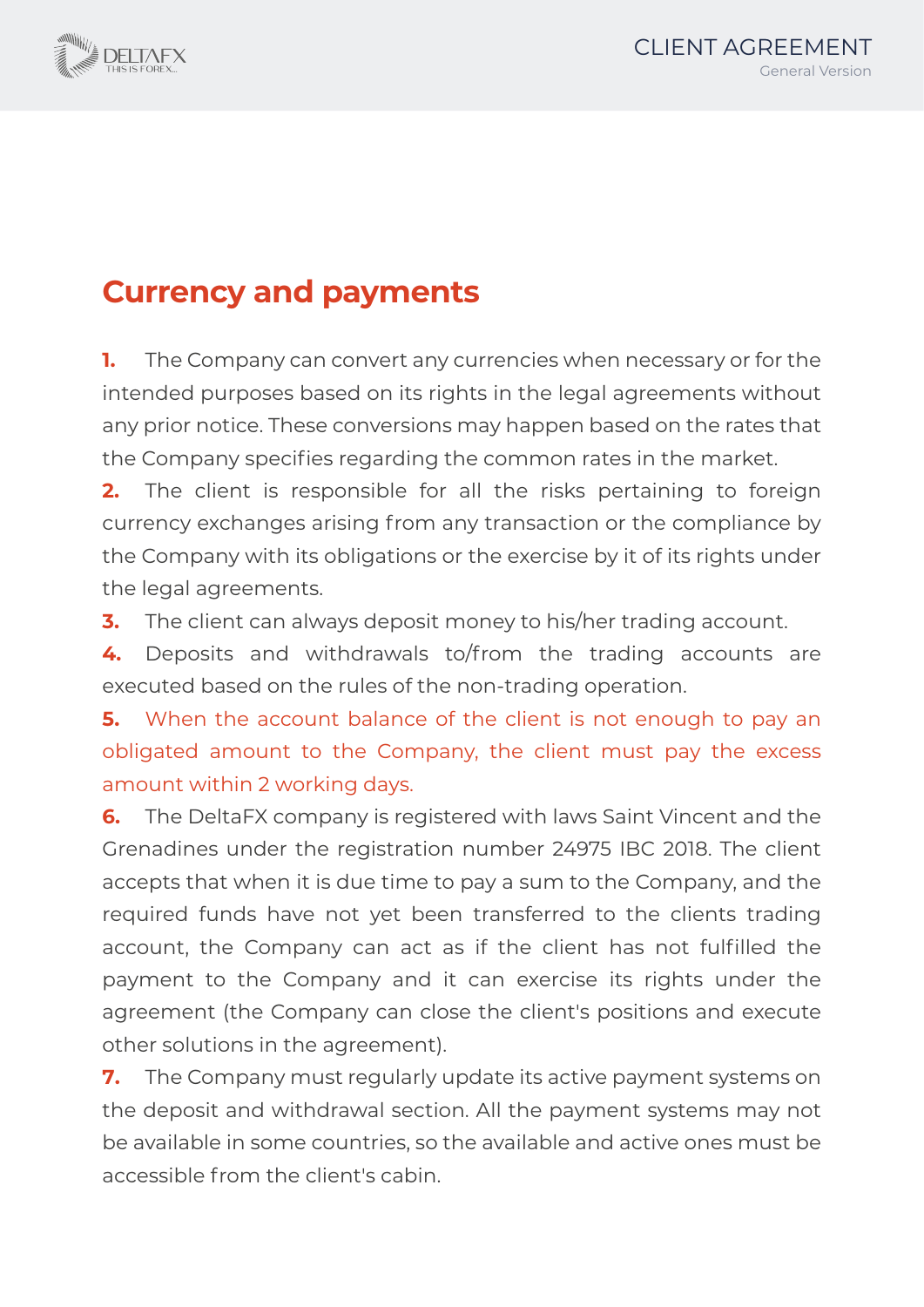

## **LIMITATIONS OF LIABILITY AND INDEMNITY**

**1.** Sometimes the Company may provide the client with some information, advice and recommendations, but the Company is not responsible if the client cannot make a profit using the information. The client accepts that, when there is no proof of fraud or egregious negligence, the Company is not responsible for any losses and expenses that may be imposed on the client for the inaccurate information that the client receives from the Company. Based on the legal agreements, all the transactions that are made after such inaccuracies or mistakes remain valid and binding, and the Company does not close or void them.

**2.** Based on the following subjects, the Company is not responsible for the losses and expenses that are imposed on the client:

a) Any failure or error in the trading platform operation or any delays caused by the client terminal;

b) The transactions that are made via the client terminal;

c) When the Company fails to perform a task or obligations in the legal agreement as a result of a situation that is out of its control;

d) Activities, mistakes or negligence of different third parties.

**3.** Based on the client's obligations in the legal agreements, the client must compensate for any costs and expenses that the Company may suffer from the client's direct or indirect activities.

**4.** On no occasion, the Company is responsible for the client's direct or indirect losses, loss of profit or opportunity (about market movements), costs, expenses or damages that the client may suffer based on the legal agreement, unless these terms are specified in terms of business.

## **AMENDMENT AND TERMINATION**

**1.** The client accepts that the Company has the right to change the terms and conditions of the legal agreements from time to time.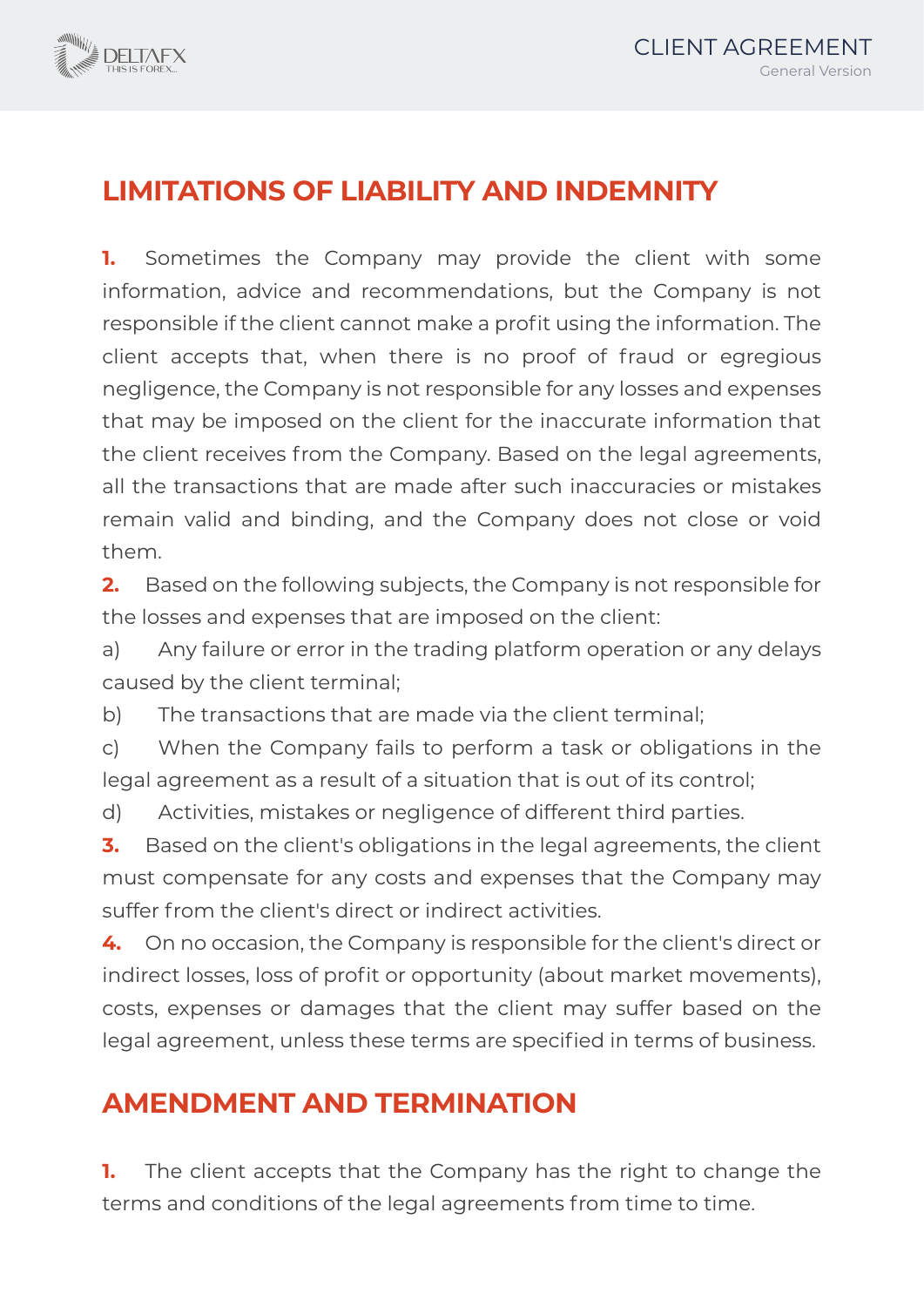

**2.** The Client and the Company can both terminate this agreement by giving each other a written statement.

**3.** After the termination of this agreement, the Company has the right to prevent the client's access to the trading platforms.

**4.** After the termination of this agreement, the client must immediately pay all the expenses, including but not limited to:

a) All of the commissions, charges and outstanding fees;

b) All of the expenses caused by the termination of this agreement and the costs related to transferring client's investments to other brokers;

c) All of the expenses and losses caused by closing the transactions and settling or concluding outstanding obligations incurred by the Company on the client's behalf.

**5.** Based on the legal agreements, the Company has the right at its absolute discretion to deactivate the client's account when seeing uncommon and wrong numbers of requests from the client, which put high pressure on the Company's servers and may have negative effects on the trading activities of other clients. These requests include but are not limited to invalid stops and modifications, wrong TP or SL, a very high number of orders, and invalid requests when there are not sufficient funds in the client's account.

## **PERSONAL DATA AND RECORDING OF TELEPHONE CALLS**

**1.** The Company has the right to use, store or process the client's personal information in connection with provisions of the services.

**2.** When a client is a person and requests to receive a copy of all of the information that the company stores about him/her, the Company is obligated to send him the requested information, and the client must pay the related fee.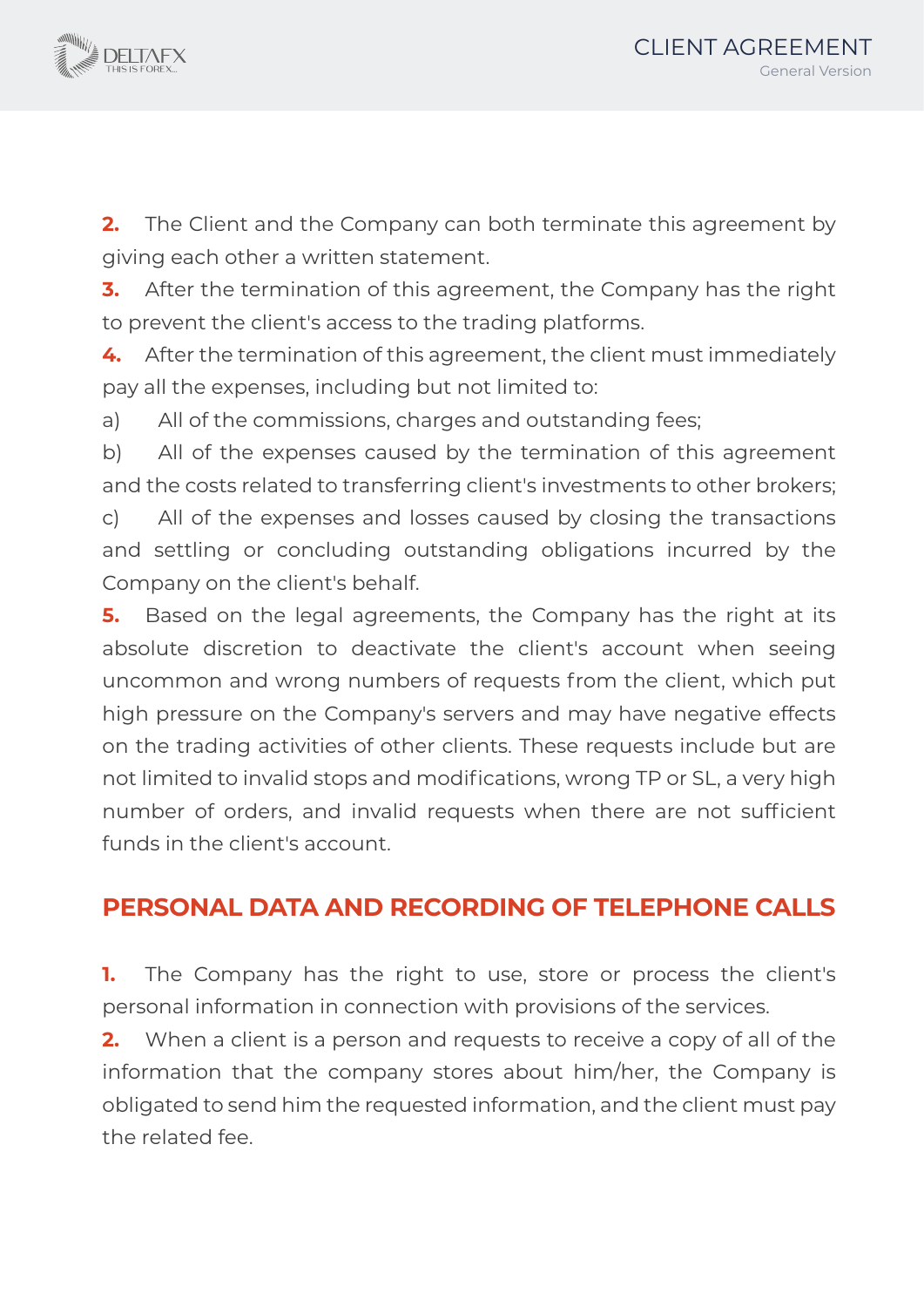

**3.** The client accepts and consents to the Company to send his/her personal information to different third parties for various purposes such as effectively implementing services or performing operational tasks like transferring money to the client.

**4.** The Company records its telephone conversations with the client. The client accepts that these conversations are the property of the Company and may be used as evidence of instructions/requests from the client. The client also accepts that the Company has the right to send a copy of these recordings to any court or authority.

## **CONSENT TO DIRECT CONTACT**

The client agrees with the policy of the Company to sometimes make direct contacts with the client via telephone or through other ways for the purpose of marketing financial services and products.

## **CONFIDENTIALITY AND WAIVER**

The Company must keep the client's personal data confidential, and this information must only be used for subjects related to the provisions of the services. This information is not legally in possession of the Company and shall not be publicly issued, and the Company must keep them safe. This confidential information can only be revealed to other people in the following situations:

a) When the authorities, regulatory, courts or other entities with jurisdiction over the Company request a copy of them according to law; b) When it is necessary to investigate them to prevent fraud or illegal activities;

c) They can be revealed to the members of the Company and the personnel who may need the information to do their duties based on the legal agreements and also to the third parties in connection with the provision of services to the client by the Company.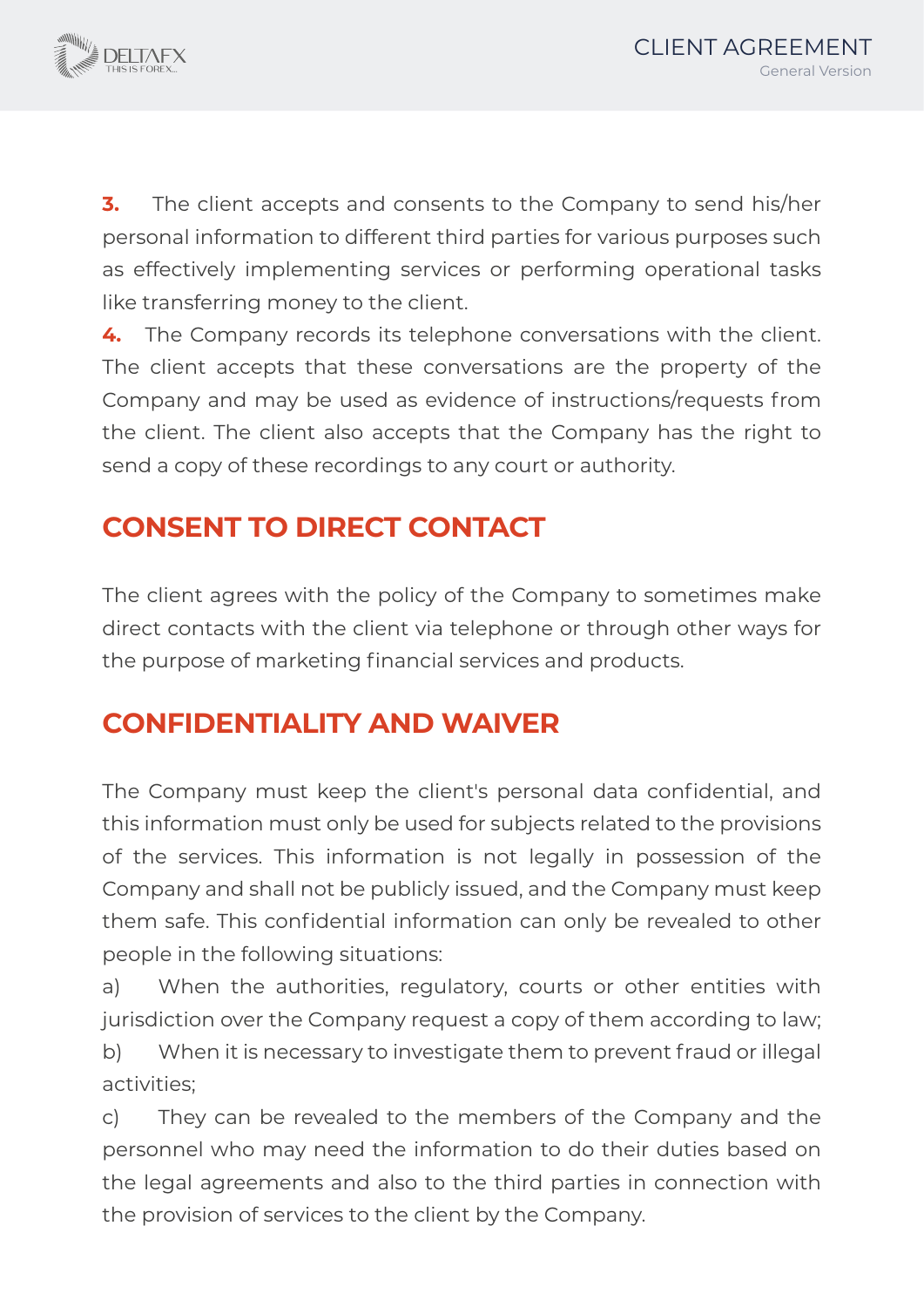

d) When it is necessary to use them for secondary purposes of the provisions of services or the management of client's trading account, including but not limited to purposes of credit or identification enquiries or assessments;

e) With the client's consent when he/she requests so;

f) The Company's consultants, lawyers and auditors can access this information only if they are informed of the confidentiality of the information, and they must not reveal them to anyone;

g) in a judicial proceeding between the Company and the client;

h) in public disputes that may arise between the client and the Company.

## **REPRESENTATIONS AND WARRANTIES**

**1.** The client represents and warrants to the Company, and agrees that each such representation and warranty is deemed repeated every time the client gives an Instruction or Request by reference to the circumstances prevailing at such time, that:

a) The presented information by the client to the Company in the registration form and the legal agreement is always correct, accurate and complete from every aspect;

b) The client has completely read and understood the terms of the legal agreements, which also contained the risk acknowledgement and disclosure;

c) The client is truly authorized to sign the legal agreements, to do the obligations in it and to give orders and requests;

d) The client acts as principal;

e) The client must be an individual to fill out the registration form, and if the client is another company, an individual must fill out the registration form and act as a representative on behalf of the client;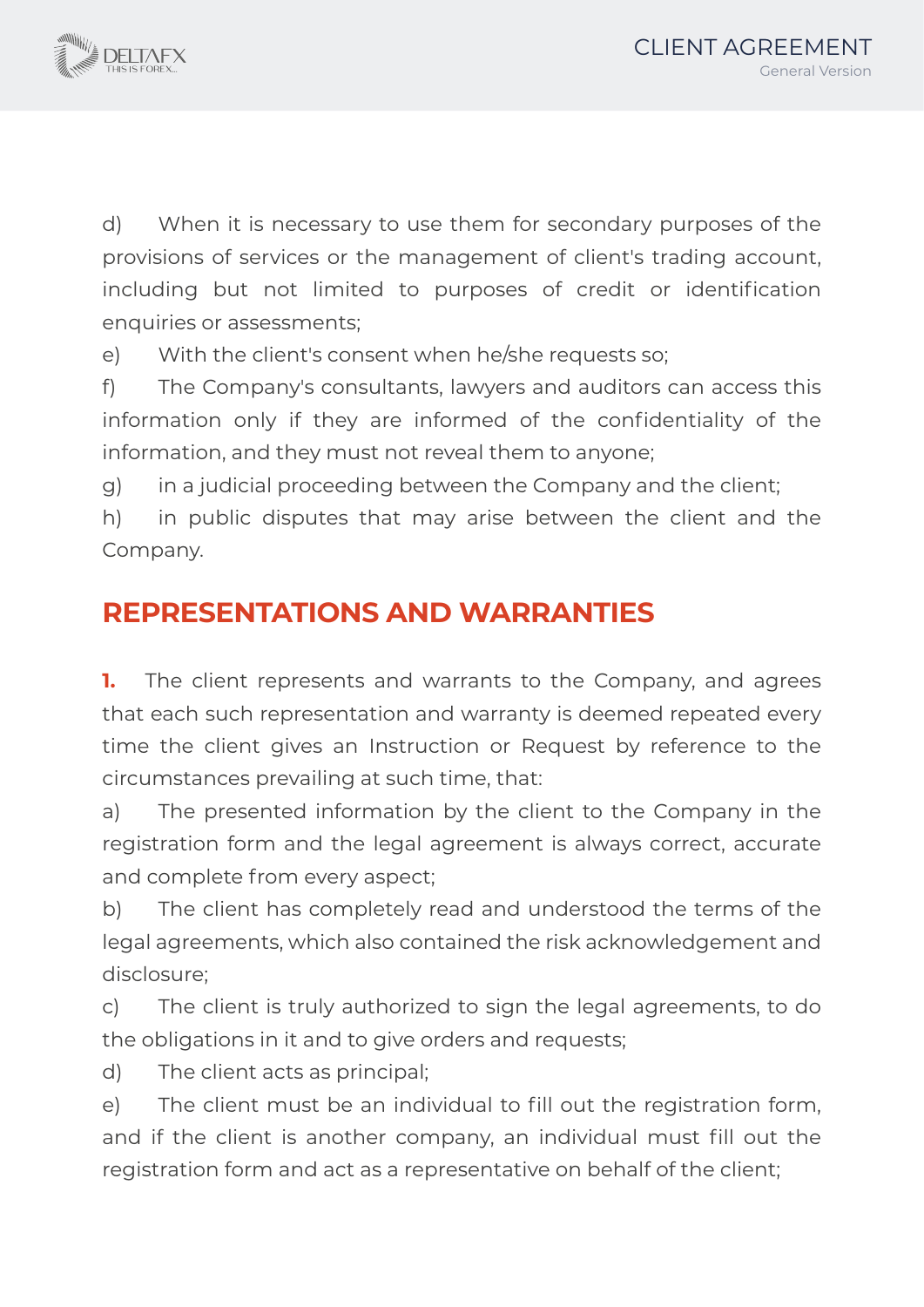

f) The activities which are executed based on the legal agreements must not be against any law, regulations, ordinance or charter, the rules which are applicable to the place where the client lives, or the client's other agreements that may influence his/her assets; DeltaFX (www.DeltaFX.com) company's activities are based on the laws of Saint Vincent and the Grenadines with the registration number of 24975 IBC 2018;

g) The client agrees to the provision of information of the legal agreements which may be posted on the Company's website or through other methods;

h) The client acknowledges that he/she can easily access the internet and agrees to receive information, including but not limited to amendments to the terms and conditions, costs, fees, the legal agreements, policies and information about the nature and risks of investments on the Company's website;

i) The client confirms hereby that the goal of his/her transactions with the Company is one or more of the following:

- Speculative;
- Hedging;
- Investments;
- Intraday Trading;
- Manage Risk.

When the client's goal is different from the above items, or when the client's goal alters during the course of this agreement, the client is obligated to inform the Company.

**2.** The Company has the right to void or close one or all of the client's positions at the current quotes at any moment, at its absolute discretion.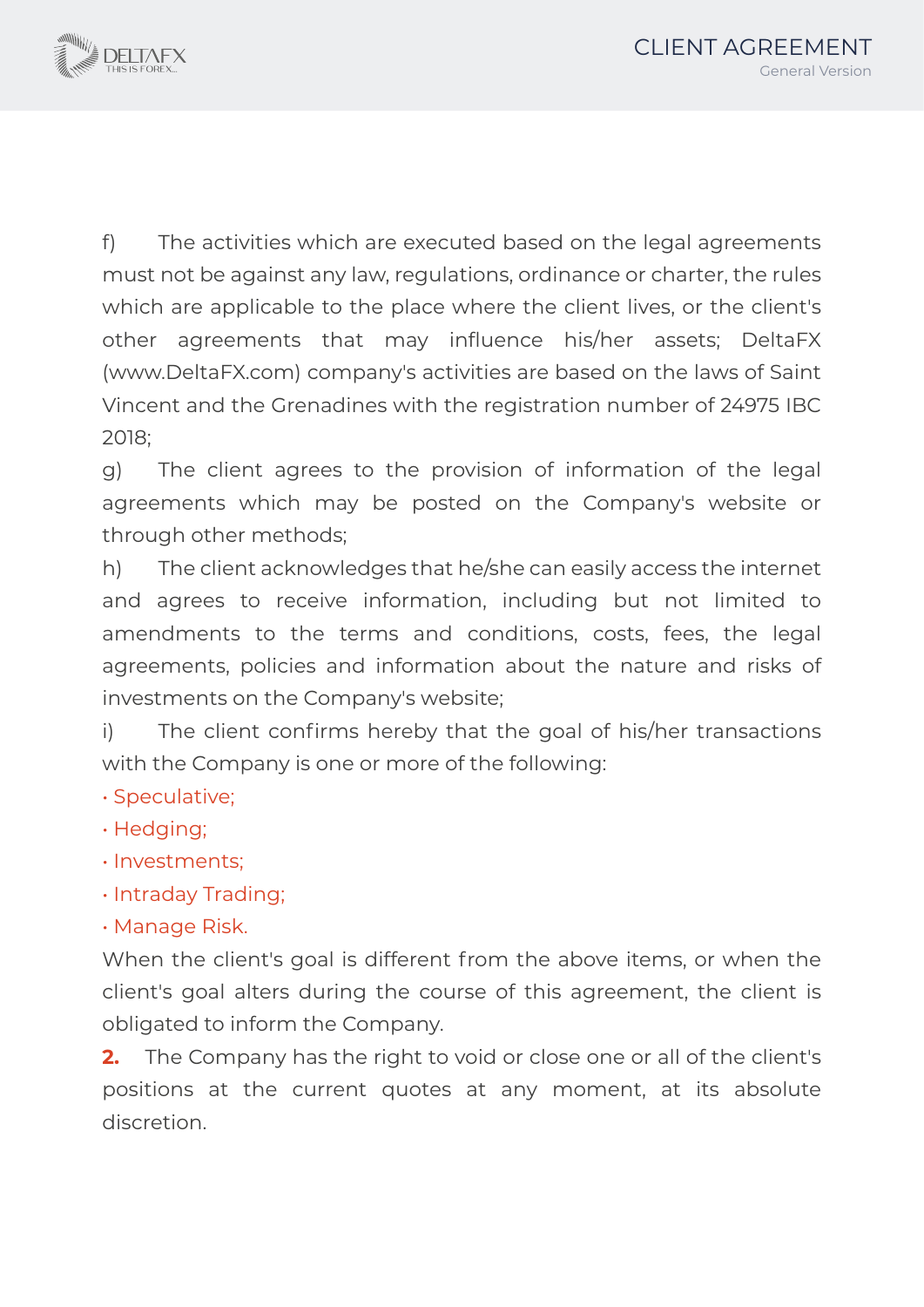

## **FORCE MAJEURE**

**1.** When the Company identifies a force majeure event based on its reasonable opinion, it must properly inform the client about the situation. A force majeure event may include but not limited to one of the following items:

a) any act, event or occurrence (including, without limitation, any strike, riot or civil commotion, terrorism, war, an act of God, accident, fire, flood, storm, interruption of power supply, electronic, communication equipment or supplier failure, civil unrest, statutory provisions, lock-outs) which may stop the Company from doing its tasks and obligations in one or several sections;

b) in an event when something may lead to the suspension, liquidation or closure of a market in which the Company relates its Quotes or the imposition of unusual limitations to on trades in such a market.

**2.** Based on the legal agreement, if the Company identifies a force majeure event, it may execute any of the following items without prior written notice:

a) Increase margin requirement;

b) Close some or all of the client's open positions at fair and appropriate prices which the Company determines at its absolute discretion;

c) Stop, change, or suspend the execution or terms of the legal agreement to the extent that the situation makes it impossible for the Company to operate correctly and comply with them;

d) executing any activity that may seem reasonable and appropriate based on the occurrence of such force majeure events.

## **MISCELLANEOUS**

**1.** When the Company has a good reason, such as uncommon market conditions, it has the right to suspend the client's trading account at any time, with or without notifying the client.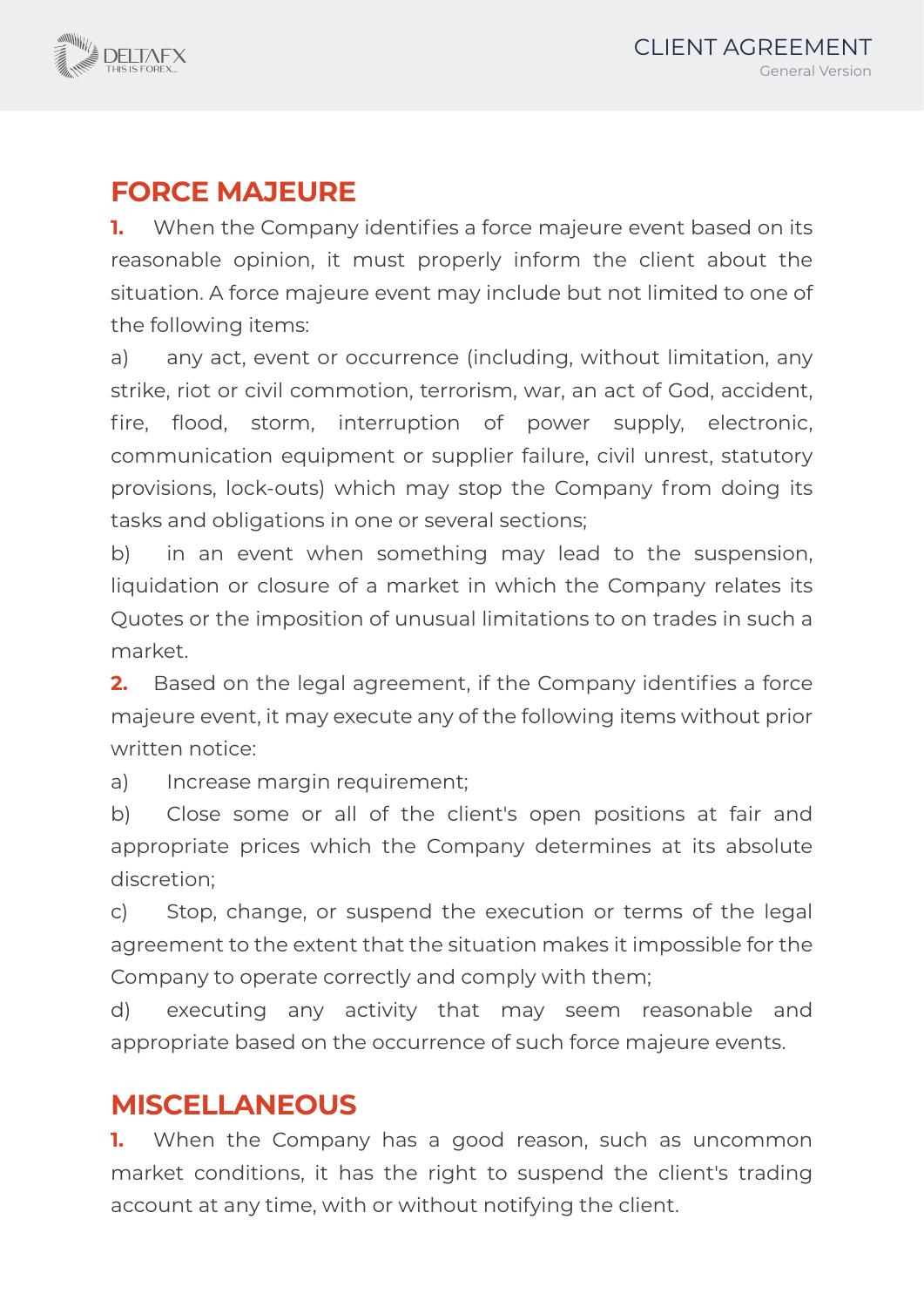

**2.** If the Company identifies any transaction which was resulted from technical errors and misconfiguration or any form of fraud, manipulation and arbitrage in one or all of the client's accounts, the Company has the right the suspend, close or unwind the transactions. In such situations, the Company can withdraw any profits from the client's account and charge him for any costs that were imposed on the Company. The Company is not responsible for cancellation of any transaction or profits when suspending, closing or unwinding the client's transactions.

**3.** When a new circumstance arises that is not defined by the legal agreements, the Company should act fairly and resolve the problem with an appropriate method that is similar to market practice.

**4.** No single or partial exercise of, or failure or delay in exercising any right, power or remedy (under these terms or at law) by the Company shall constitute a waiver by the Company of, or impair or preclude any exercise or further exercise of, that or any other right, power or remedy arising under the legal Agreements or at law.

**5.** The client's responsibilities which are mentioned in the legal agreements may be partially or wholly released, compounded, compromised or postponed by the Company when it is necessary at its absolute discretion without influencing any other rights in respect of that any liability not so waived, released, compounded, compromised or postponed. A waiver by the Company of a breach of any of the terms of the legal Agreements or of a default under these terms does not constitute a waiver of any other breach or default and shall not affect the other terms. A waiver by the Company of a breach of any of the terms of the Legal Agreements or a default under these terms will not prevent the Company from subsequently requiring compliance with the waived obligation.

**6.** The rights and solutions provided to the Company under the legal agreements are cumulative, and they are not exclusive of any rights or solutions provided by law.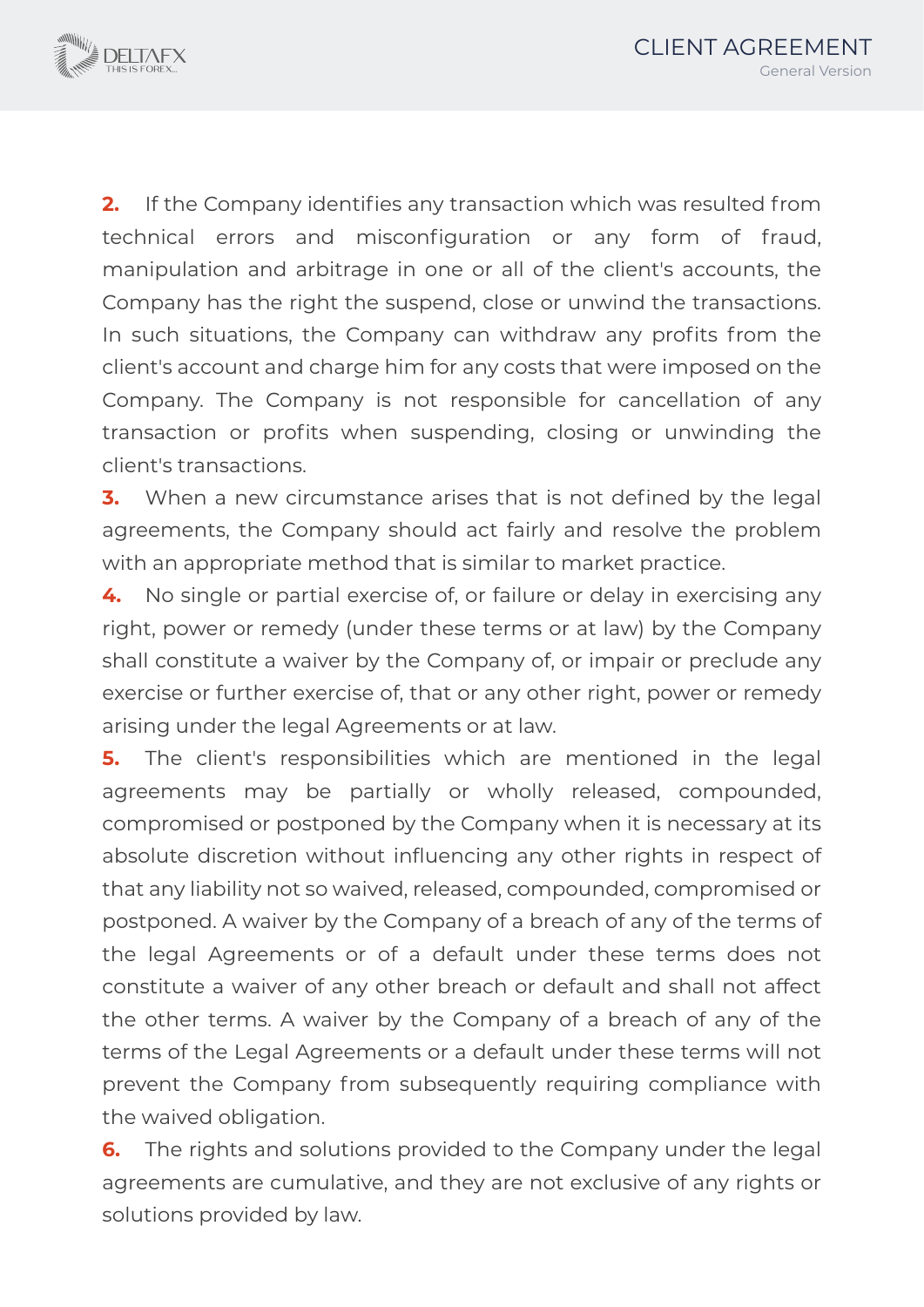

**7.** The Company has the right to assign the benefit and responsibility of the legal agreements to a third party partially or completely, only if the assignee accepts to follow the terms of legal agreements. Based on the terms of business, such assignment shall come into effect in 7 business days after the day that the client receives a notice of assignment.

**8.** If a court or competent jurisdiction announces one or some of the legal agreement terms unenforceable for any reason, that term(s) shall be deemed severable and not form part of this agreement or the terms of business; however, the rest of the legal agreements will not be affected.

**9.** The client may not assign, charge or otherwise transfer or purport to assign, charge or otherwise transfer the client's rights or obligations under the Legal Agreements without the prior written consent of the Company, and any purported assignment, charge or transfer in violation of this term shall be void.

**10.** The client is not allowed nor have the right to submit the password of his/her trading platform or client cabin to any third parties and accepts to keep them safe and confidential.

**11.** The usage of passwords and execution of all activities are considered to be executed by the client. The Company is not responsible for unauthorized activities of third parties in the client's trading accounts.

**12.** The company's official language is English, and the client agrees on this subject and should always read and refer to the main website to obtain different information to be aware of the Company's activities. The information which is translated into other languages and posted on the Company's website is for enlightening purposes only and does not have legal effect nor bind the Company. The Company is not responsible for the accuracy of such information.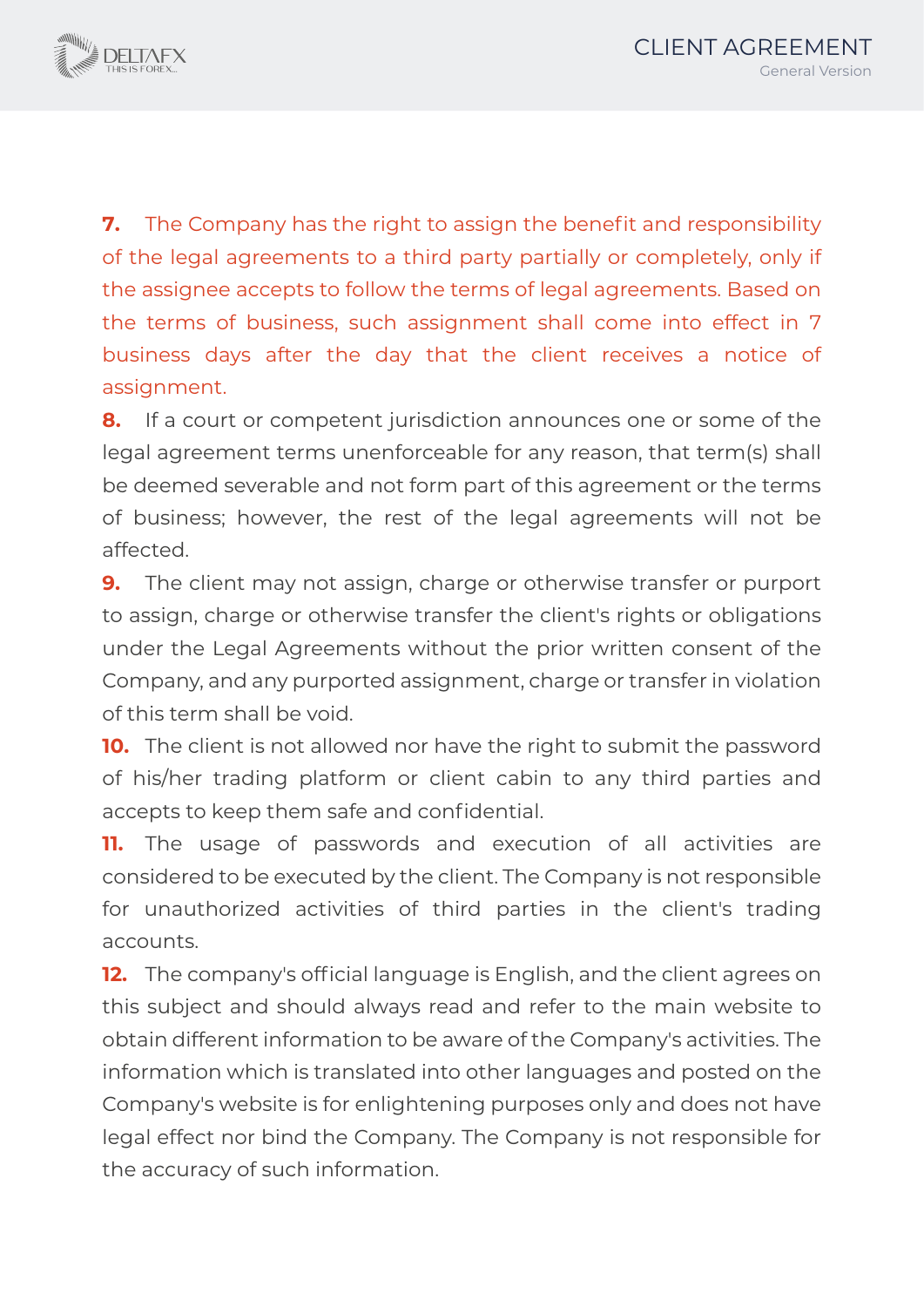

**13.** Based on this agreement and the Company's internal policies, the Company has the right to create a dormant accounts policy and/or to impose on any dormant and/or inactive account a fee of 5 USD or its equivalent in other currencies for each account per month, provided that the client has no activity for 6 consecutive months in the following cases: a) The Company may consider the client's trading account inactive when there is no transaction between the Client and Company for 6 consecutive months,

b) When there is a positive account balance in an inactive trading account, the Company has the right to impose a monthly 5 USD fee or its equivalent amount to the trading account, and this amount may change in the future;

c) The Company has the right to waive all the fees and payments when a client tries to resolve his/her account balances. Deltafx (www.Deltafx.com) is registered based on the laws of Saint Vincent and the Grenadines under registration number 24975 IBC 2018.

d) When a client has a dormant account with zero cash balance, the Company cannot impose the monthly 5 USD fees to the account, but it has the right to close such accounts after 6 consecutive months of inactivity.

**14.** When the client opens a swap-free trading account, he agrees and accepts the following items:

a) if the Company identifies any kind of fraud activities, manipulation, or swap-arbitrage in relation to the client's transactions or in the client's trading account(s), then the Company has the right to close all of the client's positions and impose penalties considering the swap or any profit amounts for all of the client's transactions. The Company can also reject all of the client's requests;

b) the client accepts and agrees on the following: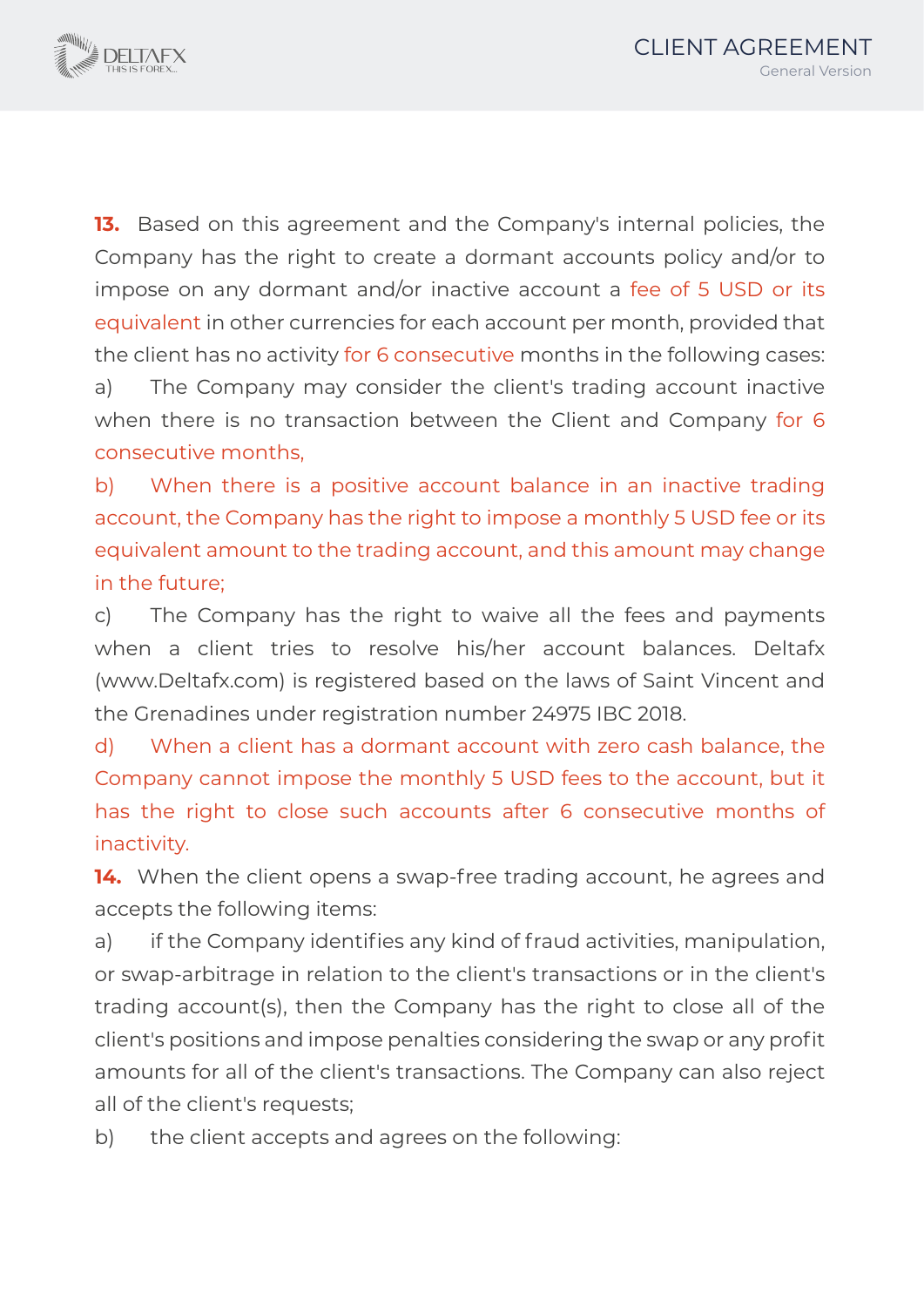

b) the client accepts and agrees on the following:

(i) the client must only trade with the indicated instruments in the list;

(ii) the swap-free charge for all positions open as these may be defined and/or issued by the Company from time to time (inclusive of the day of the position is opened and/or closed) and as such charges and duration is on request;

c) the client accepts and acknowledges that the Company, based on its absolute discretion and from time to time, has the right to:

(i) change the swap-free charge;

(ii) change the instrument list;

(iii) change the account leverage;

(iv) prevent the activities of swap-free account(s) without notifying the client about it.

(v) Ask the client to submit more documents to the Company for the provision of the swap-free account when it is necessary.

**15.** The Company has the right to change the status of the client's trading account(s) to "close only mode" without notifying the client in advance. In this situation, the client is not allowed to open new positions or increase exposure under existing transactions. However, the client can close the existing transactions partially or completely and reduce their exposure. If a dispute arises in this situation, the Company must solve it by its sole and absolute discretion.

**16.** The exclusive properties of the Company include all copyrights, trademarks, trades secrets and every other intellectual property right, the website and its contents and IP. The client has no right to use the Company's website IP, and he/she can only use it according to the agreement. The client accepts that DeltaFX (www.DeltaFX.com) is registered based on the laws of Saint Vincent and the Grenadines under the registration number 24975 IBC 2018, and the Company's IP is confidential, and it has only been developed with a lot of effort, time and money.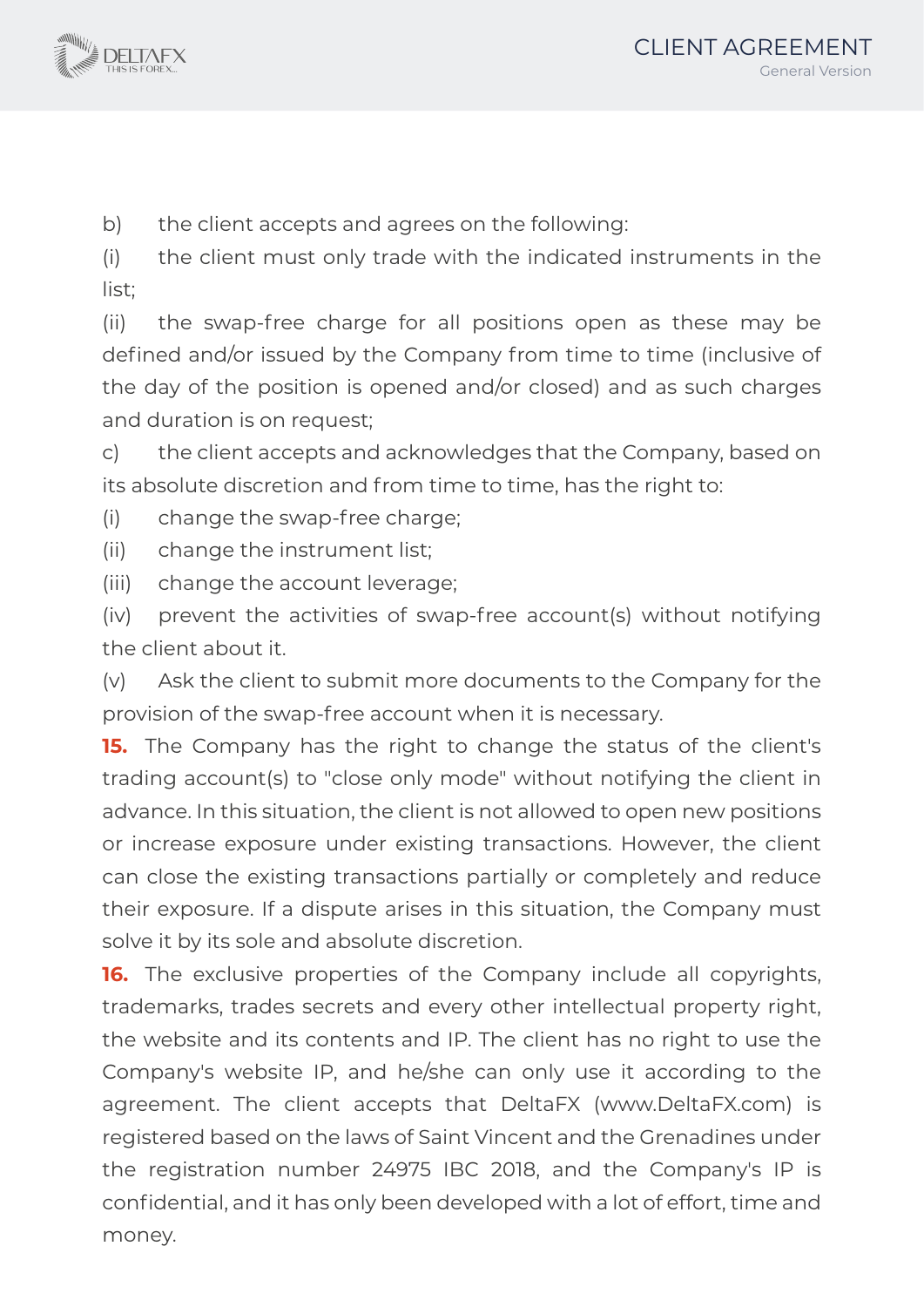

This IP must remain confidential by the client, and other websites and third parties must not have access to it, and the client must not reveal any information derived from or related to the IP to anyone. The client is not allowed to copy, modify, decompile, reverse engineer or make derivative works of the Company's IP.

**17.** The client is completely responsible for the accuracy of executed payments. If the details of the company bank change under any circumstances, the client is completely liable for all old or newly executed payments.

# **GOVERNING LAW AND JURISDICTION**

**1.** This agreement must be interpreted and governed based on the laws of Saint Vincent and Grenadines.

**2.** The client accepts that when a dispute arises in relation to this agreement, both parties must find a solution based on the dispute resolution mechanism.

**3.** The Company is a member of the independent dispute resolution organization of "The Financial Commission" (www.financialcommission.org) (hereinafter, "Commission"). If a dispute cannot be resolved based on the Company's internal dispute resolution process, the client must file a complaint with the Commission to solve the problem.

**4.** Considering any proceedings, the client irrevocably:

a) Agrees that the courts of Saint Vincent and Grenadines have the jurisdiction to settle any disputes related to this agreement;

b) submits to the jurisdiction of the courts of Saint Vincent and the Grenadines;

c) waive his/her rights to object or fill any legal cases in such courts;

d) accepts not to claim that such court does not have jurisdiction over the client or the proceedings have been done with an unsuitable method.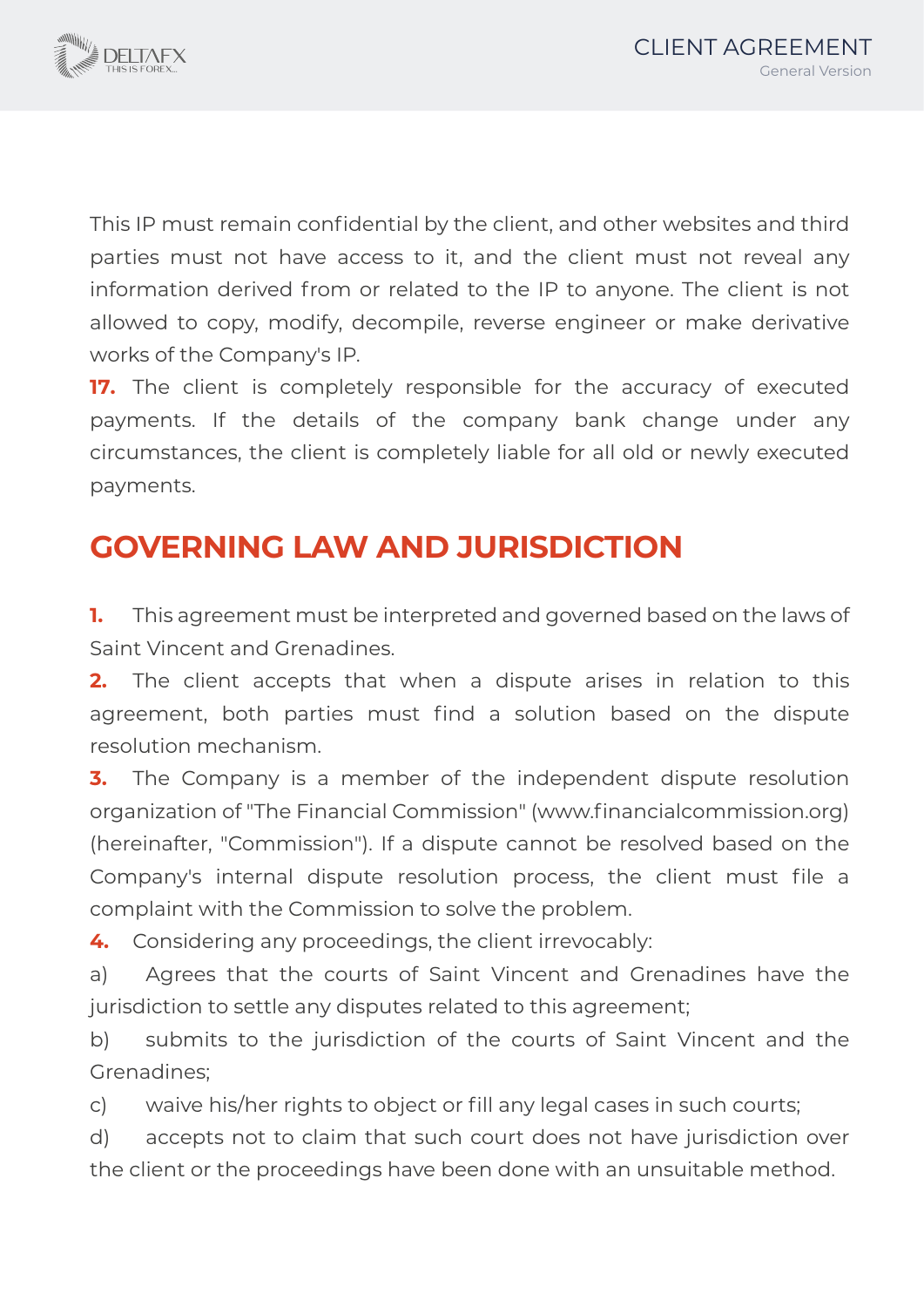

**5.** The client irrevocably waives to the highest possible extent allowed by law, considering the Client and Client's revenues and assets (irrespective of their use or intended use), all immunity (including but not limited to grounds for diplomatic immunity or other similar grounds) from (a) suit or arbitral proceedings, (b) the jurisdiction of any courts, (c) relief by way of injunction, order for specific performance, or recovery of property, (d) attachment of their assets (whether obtained before or after judgment) and (e) the execution or enforcement of any judgment to which the client or the client's revenues or assets might otherwise be the subject matter in any proceedings in the courts of any jurisdiction and irrevocably agrees to the extent permitted by any applicable law that the client will not claim any such immunity in any proceedings. The client generally consents in respect of any proceedings to the provision of any relief or the beginning of any process related to such proceedings, including but not limited to the making, enforcement, or execution against any property whatsoever of any order or judgment which may be made or given in such proceedings.

**6.** When the dispute resolution procedures can not resolve a dispute, both parties must refer to Saint Vincent and the Grenadines courts.

#### **USE OF THE TRADING PLATFORM AND SAFETY**

**1.** The client must not involve in any activity that enables the irregular or unauthorized access of any other individual or third party to his/her trading platform. The client accepts the right of the Company to limit or end his/her access to the trading platform when the Company suspects such a situation.

**2.** The client shall not do any activities that may violate the integrity of the platform or its malfunction.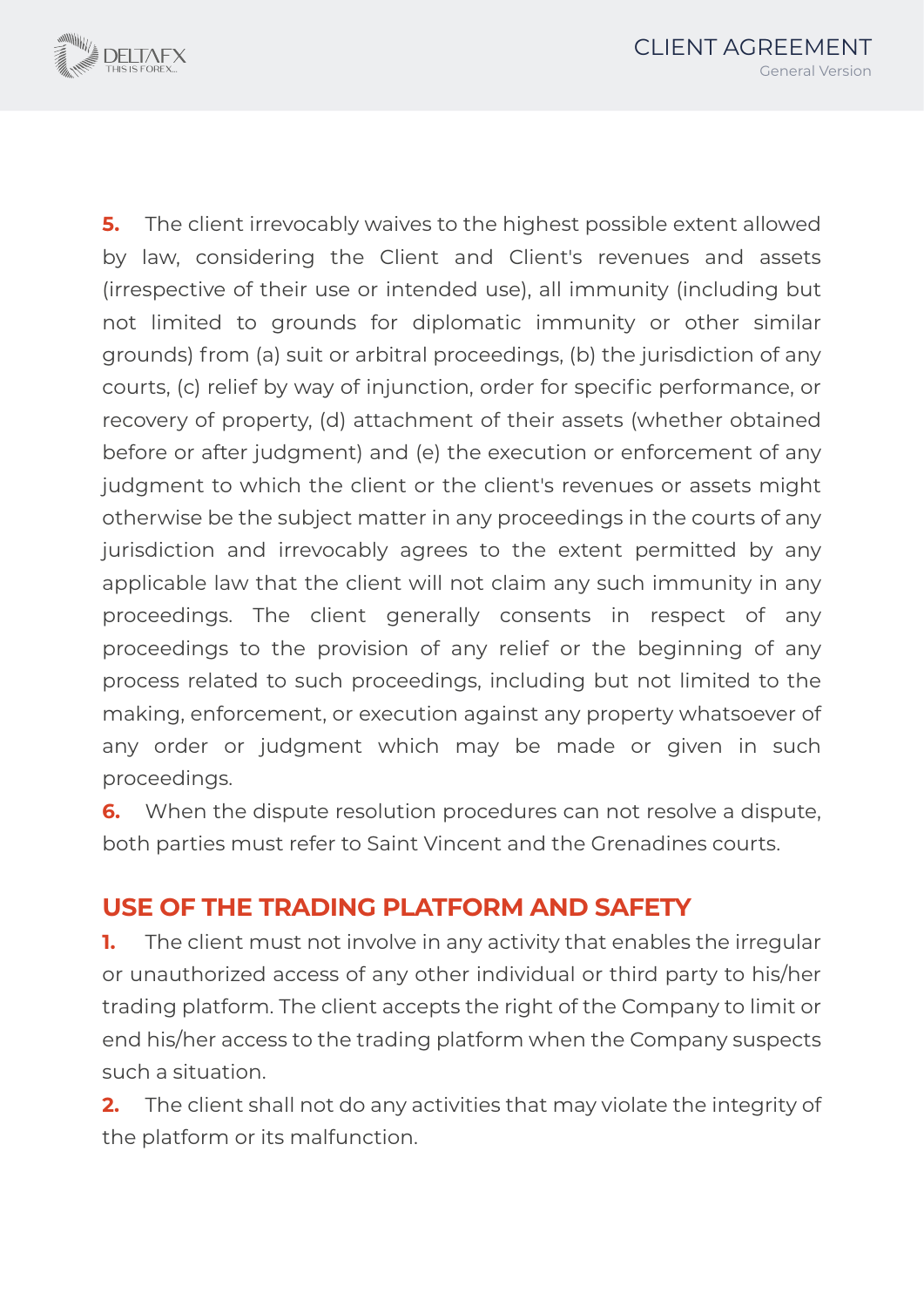

**3.** The client has the right to save, display, analyze, change, reformat, and print the existing information in the trading platform. The client is not allowed to publish, transfer, or reproduce that information partially or completely in any format to the third parties without the Company's permission. The client is not permitted to change, obscure or remove any copyright, trademark or notices that are indicated or published on the trading platform.

**4.** The client accepts not to reveal his/her access data to any individual.

**5.** The client must quickly inform the Company when he/she suspects that his/her access data has or may have been revealed to any unauthorized individual.

**6.** The client accepts to co-operate with Company for investigations about the misuse or possible misuse of the client's access data.

**7.** The client accepts to be responsible for all requests and orders which are sent to the Company with his/her access data, and the Company considers them to be the client's orders.

**8.** The client accepts that the Company is not responsible for the access of unauthorized individuals to the information such as emails, communications or personal data which are transmitted through the internet, post, telephone or any other electronic means.

**9.** When the Company recognizes any fraud activity, manipulation, or swap-arbitrage in the client's account(s) in relation to any transactions, then the Company has the right to close the client's trading account or/and impose penalties on all the current and past transactions or/and declare all of the client's profits invalid and reject all of the client's requests and/or end all the agreements with him/her.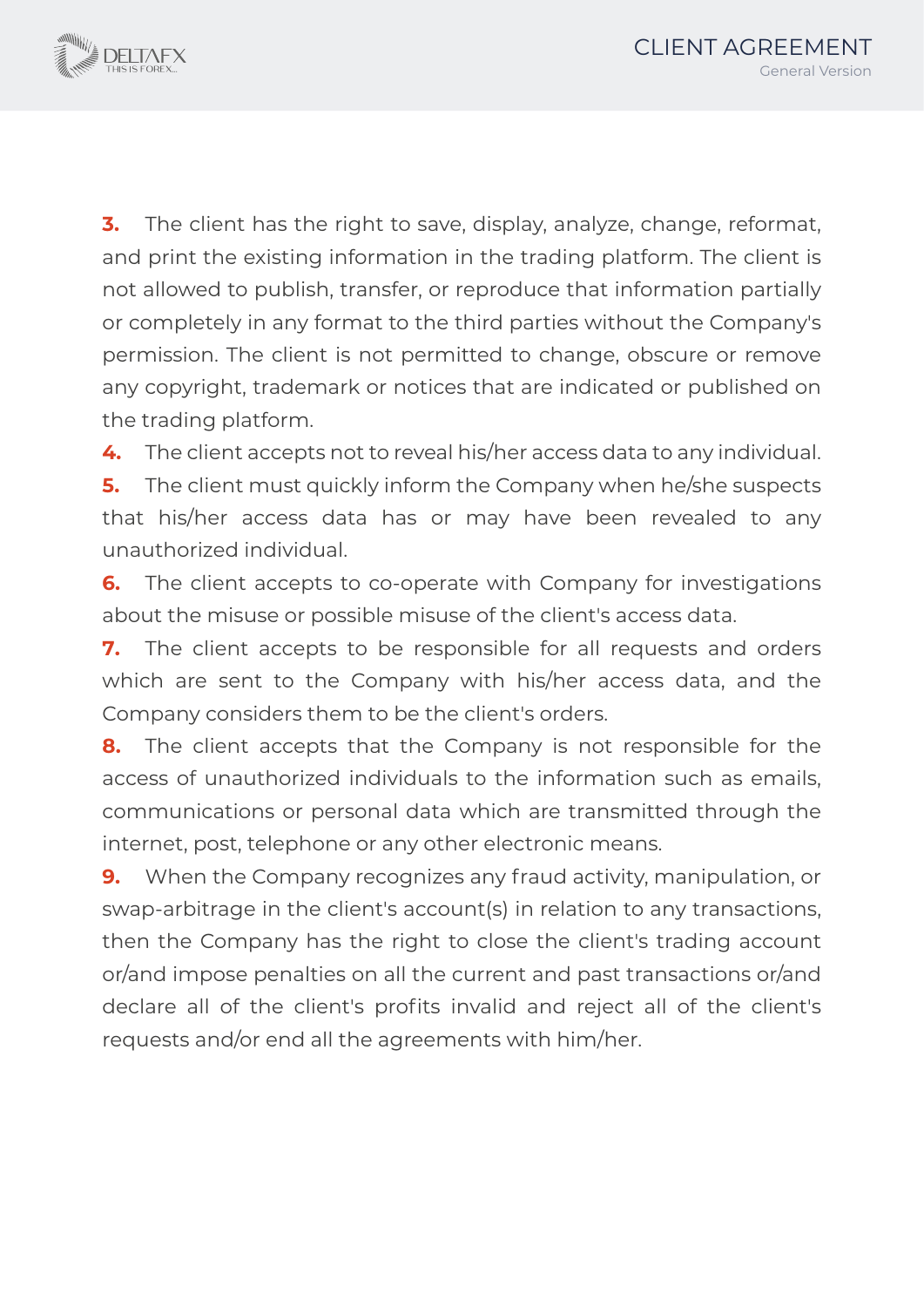## **THE PROCEDURE FOR DISPUTE RESOLUTION**

**1.** When the client believes that in a situation the Company has breached one or some of the terms legal agreements, he/she has the right to submit a complaint to the Company within 3 working days after the incidence of event.

**1.1.** The client can fill the complaint form, which is in the client cabin, and it must include:

- a) Client's full name (if the client is an entity, then the Company's name);
- b) Client's login in the trading platform;

c) Details about the time of the event (date and time based on the trading platform time zone);

d) ticket of the position and/or pending order;

e) an explanation about the disputed situation with references to the clause(s) of the terms of business which has been breached according to the client's opinion.

**1.2.** The client must not contain the following items in the complaint:

- a) An emotional evaluation of the disputed situation;
- b) Offensive language;
- c) Obscenities;
- d) Threats.

**2.** When the complaint does not comply with the above requirements, the Company can dismiss it.

**3.** When a conflict cannot be resolved based on the legal agreements, the Company, at its sole discretion, can resolve it based on the common market practice.

**4.** In case of an interruption in the quotes flow as a result of software or hardware failure, the Company must act based on the terms of business and use the live server's quotes to resolve the dispute.

**5.** When the client has received less profit than the expected amount due to an uncompleted action that the client had intended to complete, the client solely is responsible for the achieved result.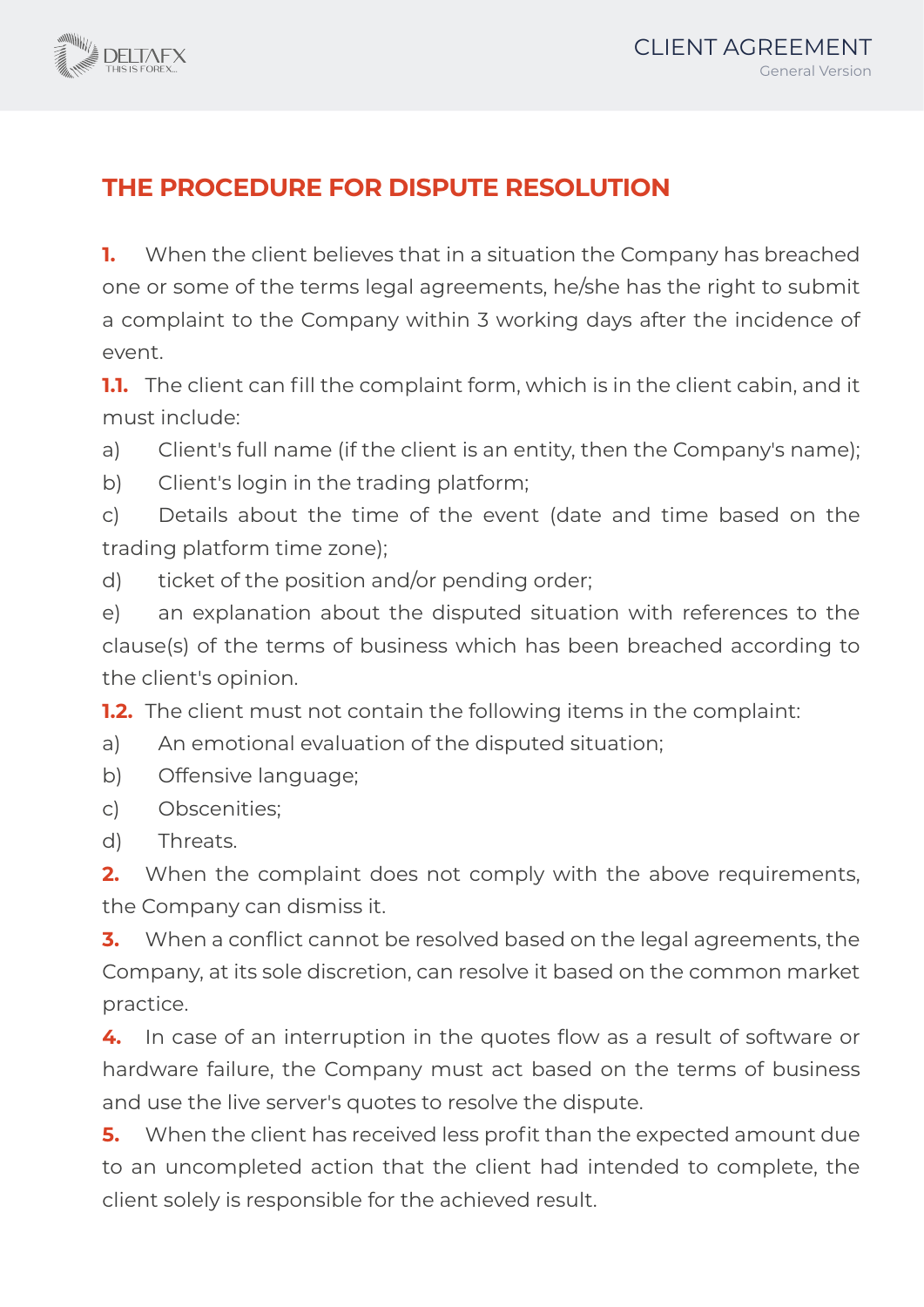

**6.** The Company is not responsible for any of the client's indirect consequential or non‐financial damages (emotional distress, etc.).

**7.** To resolve a dispute, the Company can launch an inquiry independently based on the terms of business. Usually, in such cases, the Company spends 7 days to find a solution, but sometimes it may require more time.

**8.** In the case of irregular quotes from liquidity providers, the Company reserves the right to limit trading to close only mode (only the closing of positions is available) on the respective instruments without prior notice.

**9.** The Company has the right to block the expert advisor's orders on the client's trading account without any notification and at its absolute discretion.

**10.** The most reliable source of information is the server Log-File, and it can be used to resolve any dispute. The server Log-File has absolute priority over anything else, such as the client's terminal Log-File, because it does not record every stage of the client's instructions and requests.

**11.** The Company may not consider the disputes in which the client's claimed information is not recorded on the server Log-File.

**12.** The Company may indemnify the client by:

a) Crediting or debiting the client's trading account;

b) Reopening the positions that have been closed by mistake;

c) Removing the erroneously opened positions or executed orders.

**13.** The Company has the right to select a dispute resolution method at its sole discretion.

14. The compliance department must consider the client's complaint and try to resolve the dispute as soon as reasonably possible. All the complaints will be considered within 7 working days after the complaint is received, but under some circumstances, this period may be extended.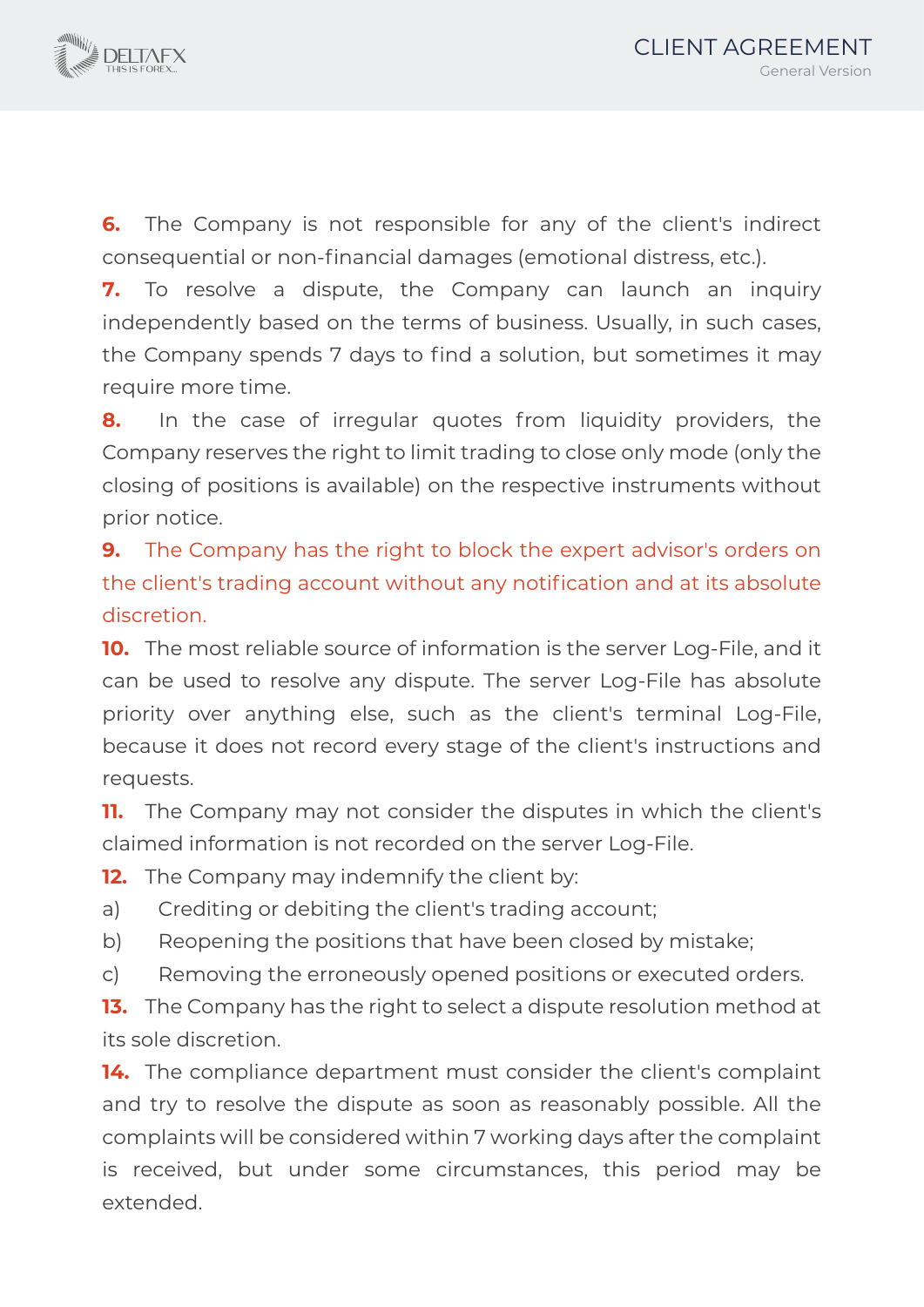

## **REFUSAL OF COMPLAINT**

**1.** The Company has the right to reject a complaint that is submitted by the client.

**2.** The complaints about the unexpected orders during a construction period or any other period in which the client had already been notified through trading platform mail or other methods are all rejected by the Company. The fact that the client has not received a notice is not considered a significant reason to complain.

**3.** Complaints concerning a transaction or order execution based on the difference in the prices for the contract for difference in the trading platform and for the underlying asset of the contract for difference will be rejected.

**4.** The complaint concerning the time of executing an order without paying attention to the required time by a dealer to execute the order and the time when the Server Log‐File recorded order execution will be rejected, unless the order placed in the queue has not been executed based on the terms of business.

**5.** The client's complaints about the financial results of the deals made using temporary excess free margin on the trading account will be rejected because DeltaFX (www.DeltaFX.com) is registered in accordance with laws of Saint Vincent and the Grenadines under registration number 24975 IBC 2018 profitable position (cancelled by the Company afterwards) opened at an error quote (Spike) or at a quote received as a result of a manifest error.

**6.** Referring to the quotes of other companies or systems in relation to any dispute will not be acceptable.

**7.** The client accepts that he/she shall not be able to manage the position or other open positions or give orders to open new positions while the dispute in regard to the disputed position is being considered, and all complaints about that matter will be rejected.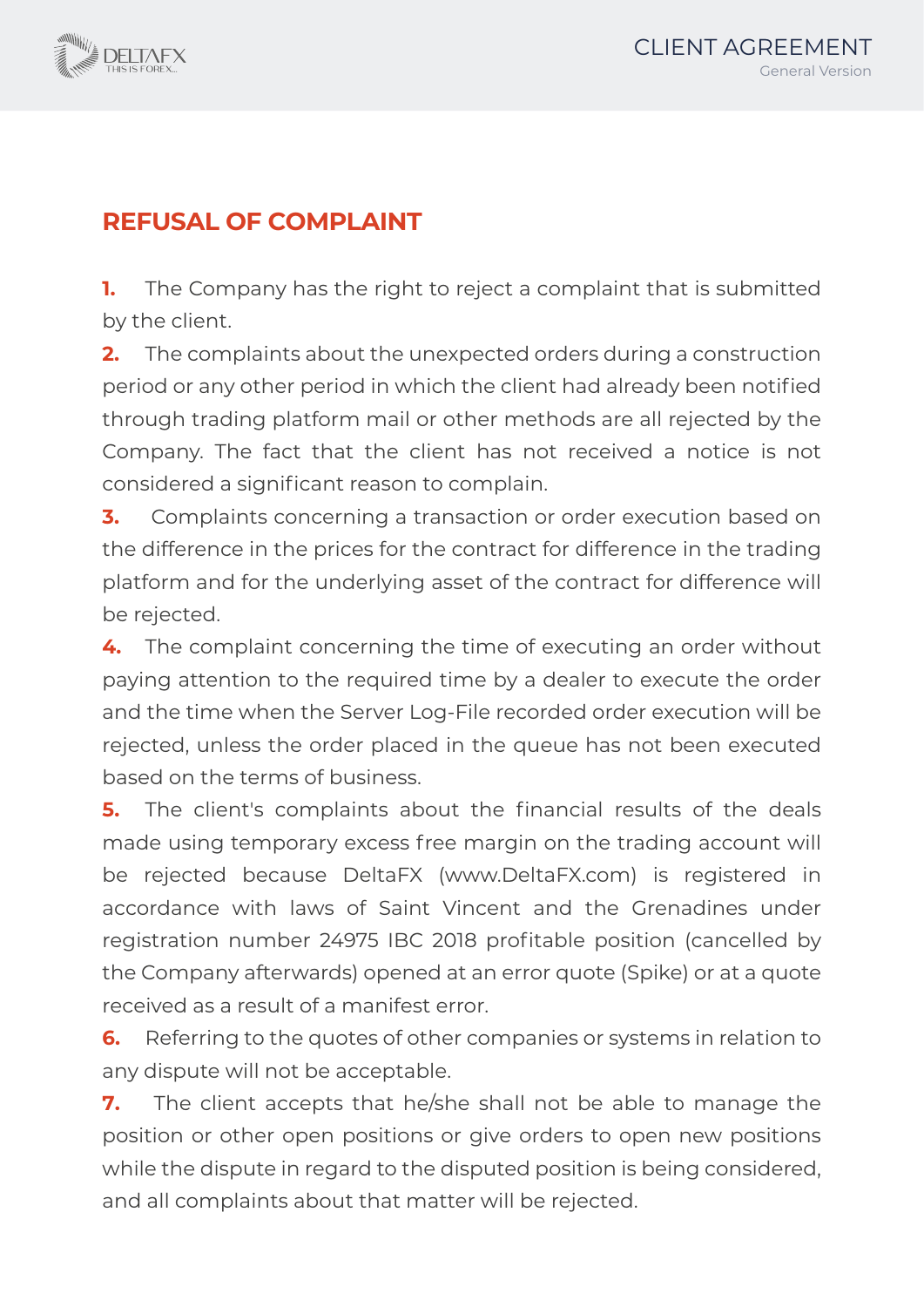

**8.** The client accepts that the Company is not obligated to inform him/her that the dispute has been resolved and the position has been reopened, and the client is responsible for all the possible risks that may happen after that.

**9.** When a dispute is resolved, the Company has the right to trigger the stop loss or take profit in the chronological order in which they would have been triggered if the position had stayed open.

**10.** When the corresponding hedge trade has been cancelled by a liquidity provider, the Company has the right to cancel any transaction.

## **RISK ACKNOWLEDGEMENT AND DISCLOSURE**

The Company states that trading any financial instrument may lead to losses and damages and the client accepts that he/she is willing to take such a risk.

## **TRADING BENEFITS**

When the client accepts to take part in a bonus scheme, and/or other promotion, and/or contest which offers a trading benefit (hereinafter the "Trading Benefits Scheme"), the terms and conditions which are mentioned below shall apply:

a) The client is not allowed to join more than one trading benefit scheme at the same time unless it is permitted in the applicable terms and conditions of the trading benefit scheme.

b) The Company will not be responsible for the client's margin call or losses, including but not limited to losses due to stop-out level, when the trading benefit is withdrawn for any reason